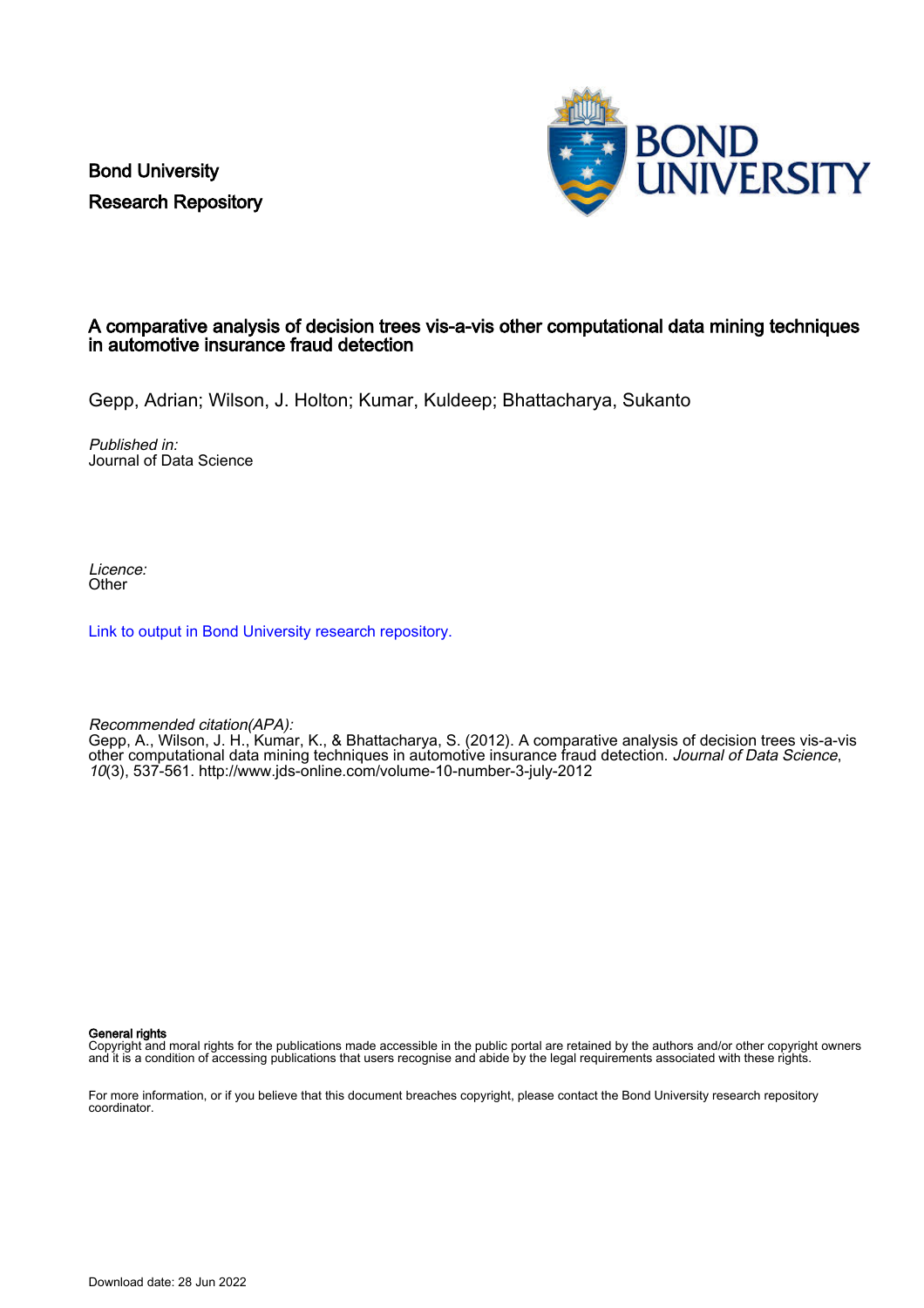Journal of Data Science 10(2012), 537-561

# A Comparative Analysis of Decision Trees Vis-à-vis Other Computational Data Mining Techniques in Automotive Insurance Fraud Detection

Adrian Gepp<sup>1</sup>, J. Holton Wilson<sup>2</sup>, Kuldeep Kumar<sup>1</sup> and Sukanto Bhattacharya3<sup>∗</sup>

 $1$ Bond University,  $2$ Central Michigan University and  $3$ Deakin University

Abstract: The development and application of computational data mining techniques in financial fraud detection and business failure prediction has become a popular cross-disciplinary research area in recent times involving financial economists, forensic accountants and computational modellers. Some of the computational techniques popularly used in the context of financial fraud detection and business failure prediction can also be effectively applied in the detection of fraudulent insurance claims and therefore, can be of immense practical value to the insurance industry. We provide a comparative analysis of prediction performance of a battery of data mining techniques using real-life automotive insurance fraud data. While the data we have used in our paper is US-based, the computational techniques we have tested can be adapted and generally applied to detect similar insurance frauds in other countries as well where an organized automotive insurance industry exists.

Key words: ANNs, decision trees, fraud detection, logit model, survival analysis.

## 1. Introduction

The annual cost of settlements from fraudulent insurance claims in Australia was estimated at \$1.4 billion dollars in 1997, which added \$70 to the annual premium of each insurance policy (Baldock, 1997). These figures are likely to be much higher today as fraud is a growing problem (Morley et al., 2006). While difficult to quantify, the cost is estimated to have increased more than 450% for UK banking card fraud from 1996 to 2007 and also for worldwide telecommunications fraud from 1999 to 2009 (Hand, 2010). The Insurance Council of Australia (ICA) and all major Australian insurance companies<sup>1</sup> are no doubt aware of the cost of

<sup>∗</sup>Corresponding author.

<sup>&</sup>lt;sup>1</sup>The websites of Allianz, AAMI, SGIC SA, Suncorp and GIO Insurance were visited.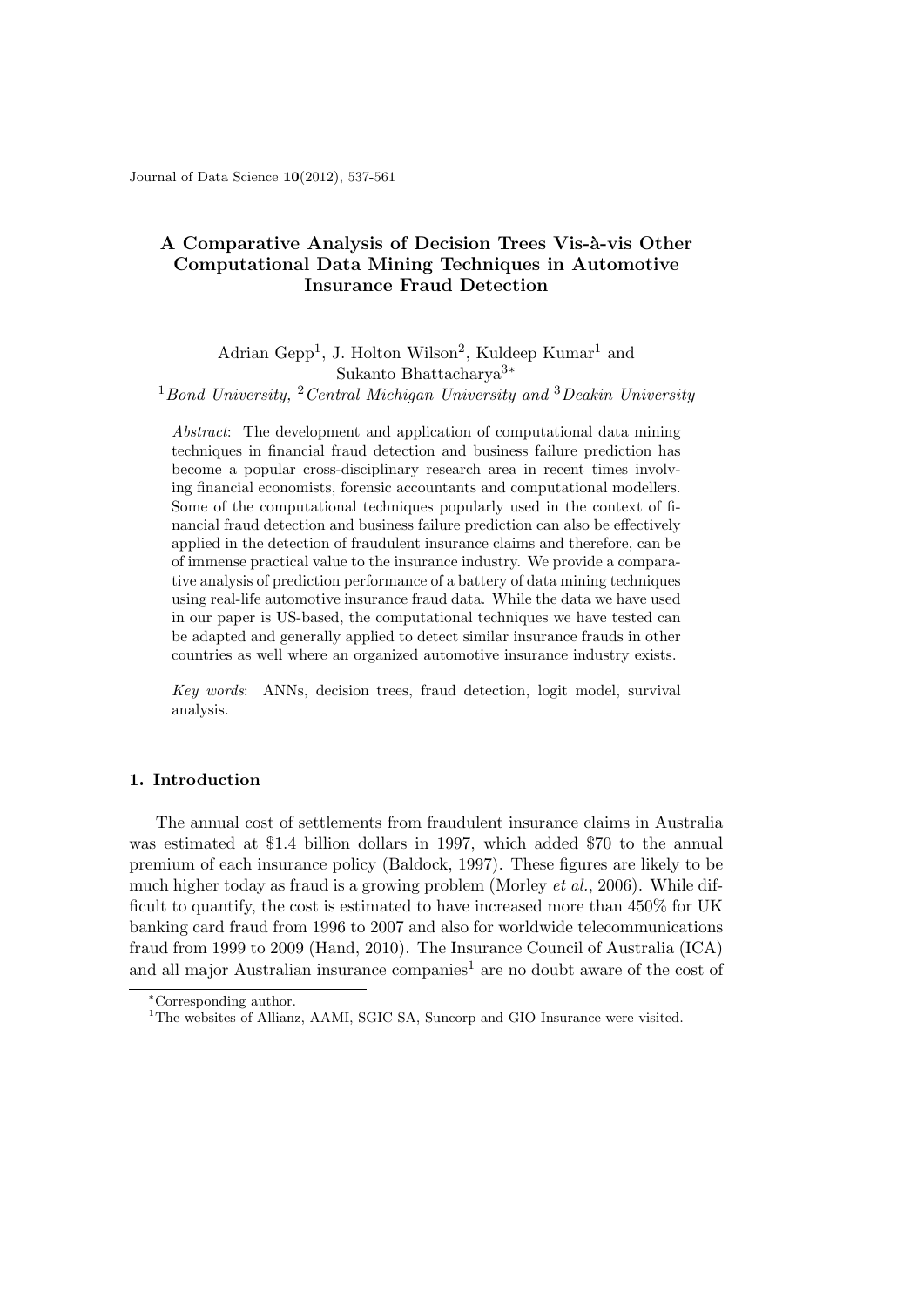fraud and through their websites are spreading this information to the public to make sure insurance fraud is not viewed as a victimless crime. Online services as well as the ICA's 24-hour telephone hotline are also provided for reporting suspected insurance fraud, almost always with an option for anonymity.

Wilson (2009) has stated that automotive insurance fraud is a global problem. He also outlines that it is costly to automotive insurance businesses, their customers and other general consumers. Insurance businesses have costs from investigating potential fraud and opportunity costs of additional funds that legally must be set aside for all claims. Automotive insurance customers will pay higher premiums and have longer waits for legitimate settlements. This includes more expensive insurance for other businesses, which will in turn be passed on to general consumers through higher prices of goods and services. Thus, the cost to society is much higher than the settlements from fraudulent claims. For example, while fraudulent claim settlements in Australia were estimated at 1.4 billion dollars annually, the total cost to society was estimated to be as high as 9 billion dollars (Baldock, 1997). It should also be noted that insurance companies have further motivations as they can achieve a competitive advantage over rivals by being better at detecting insurance fraud.

Automated statistical techniques for insurance fraud are designed to assist detection of fraudulent claims in a time efficient manner. If successful, this would reduce the costs of fraud outlined in the previous paragraph. However, statistical techniques are inferior to humans at adapting to totally new situations, which do occur in the constantly changing world of insurance fraud, for example, once a specific type of fraud is detected and preventative measures put in place a new type of fraud usually emerges. There is also a risk that those who commit fraud will learn how to conceal their behaviour over time if statistical models are too rigid and predictable. Therefore, statistical techniques should complement, not replace, existing human specialists (Belhadii *et al.*, 2000).

The remainder of this paper is structured as follows. Issues with statistical models for detecting automotive insurance fraud are discussed before a brief look at other research in the field. The main techniques presented in this paper, namely decision trees and survival analysis, are then explained and analysed for automotive insurance fraud detection. This is followed by an explanation of the data and methodology used in a study that empirically assesses these techniques. Following this, we also have included a separate section where we have demonstrated an application of neural networks to a bootstrapped data set based on the same automotive insurance fraud data that has been used in the other four computational techniques; to provide a more exhaustive coverage of our comparative analysis of the prediction performances of alternative computational approaches. After that, concluding remarks on the problem as well as the methods are noted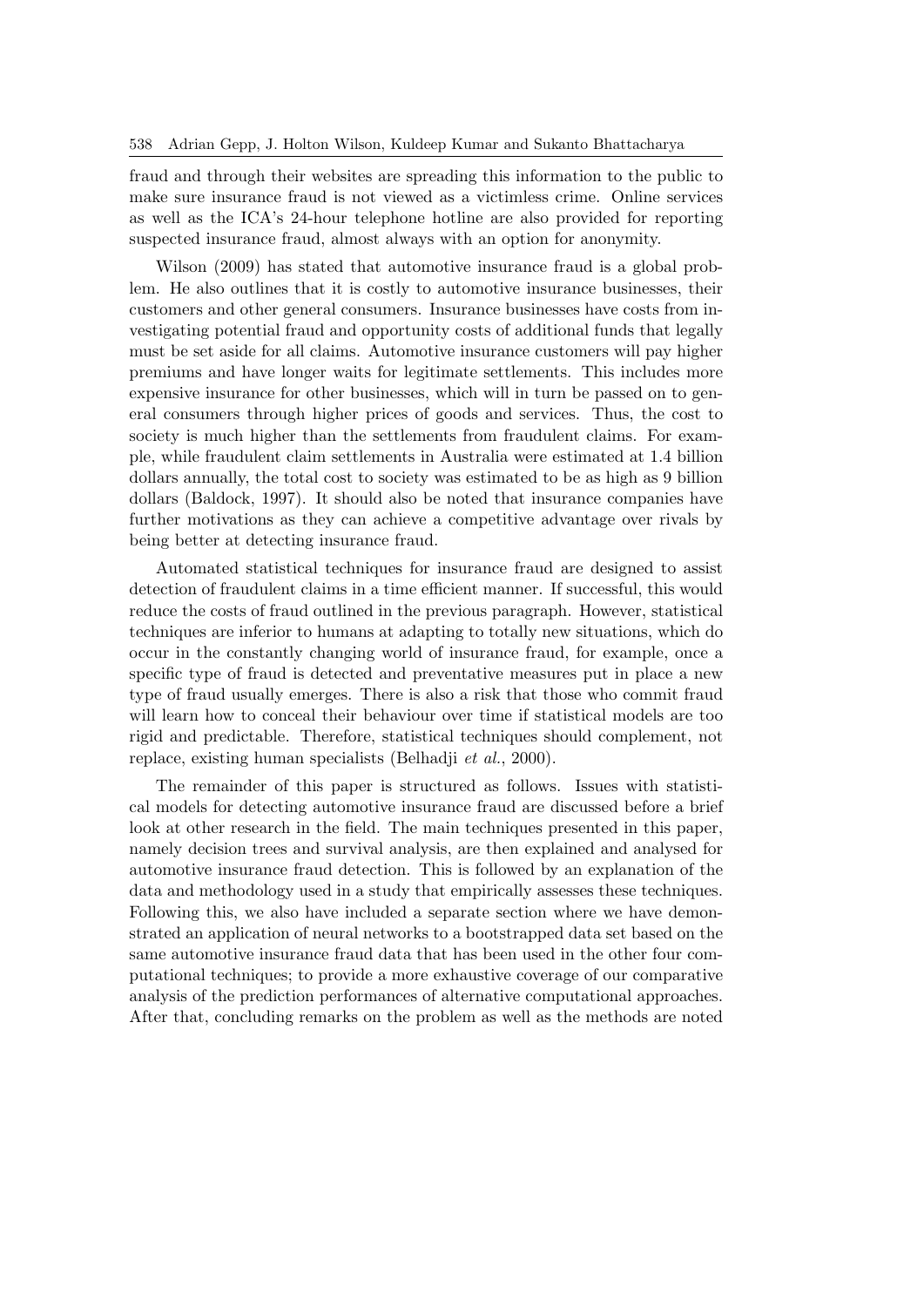to round off the paper.

### 2. Automotive Insurance Fraud Detection

#### 2.1 Some Issues for Statistical Models in the Field

It is important for a fraud detection model to minimise both types of misclassification errors.

- Missing fraudulent claims (Type I error − Failed Alarm) is costly in terms of the claim settlement and moreover the success of the fraud might encourage more fraudulent claims. Baldock (1997) estimated the proportion of fraudulent insurance claims to be between 3% and 10% and even higher for automotive insurance, but the number of claims rejected as fraudulent was less than  $1\%$ ;
- Falsely classifying legitimate claims as fraudulent (Type II error − False Alarm) produces wasted costs of investigation plus a potential loss in business reputation resulting from slow and poor handling of legitimate claims.

Baldock (1997) found that that the proportion of insurance claims rejected for fraudulence was between 0.1% and 0.75%. This situation, often referred to as "class imbalance" or "needle in a haystack", presents challenges for statistical models. For example, a simple approach that assumes all claims are legitimate will be more than 99% accurate because of the low rate of fraudulence, but such a model is useless in practice. Bolton and Hand (2002) demonstrates this point with the following example. If 0.1% of claims are fraudulent, then even with a model of 99% accuracy in classifying fraudulent and legitimate claims then only 9 out of 100 claims classified as fraudulent would indeed be so, which is large amount of costly Type II error. Overall, the class imbalance and unequal misclassification costs is important information that must be considered when developing and testing models.

To maintain initial accuracy levels, models implemented in industry will need to be continually updated with new information. This is a challenge as there is a continual flow of new claims. Fan et al. (2004) presents a method involving decision trees to handle streaming data that is shown to have good results on a credit card fraud example. In addition to accuracy, automated techniques need to produce classifications in a timely fashion to ensure usefulness.

Another issue relevant to developing fraud detection models is the difficulty in obtaining real-world data for legal and competitive reasons (Wilson, 2009; Phau *et al.*, 2005). And even given data mostly shows deemed rather than true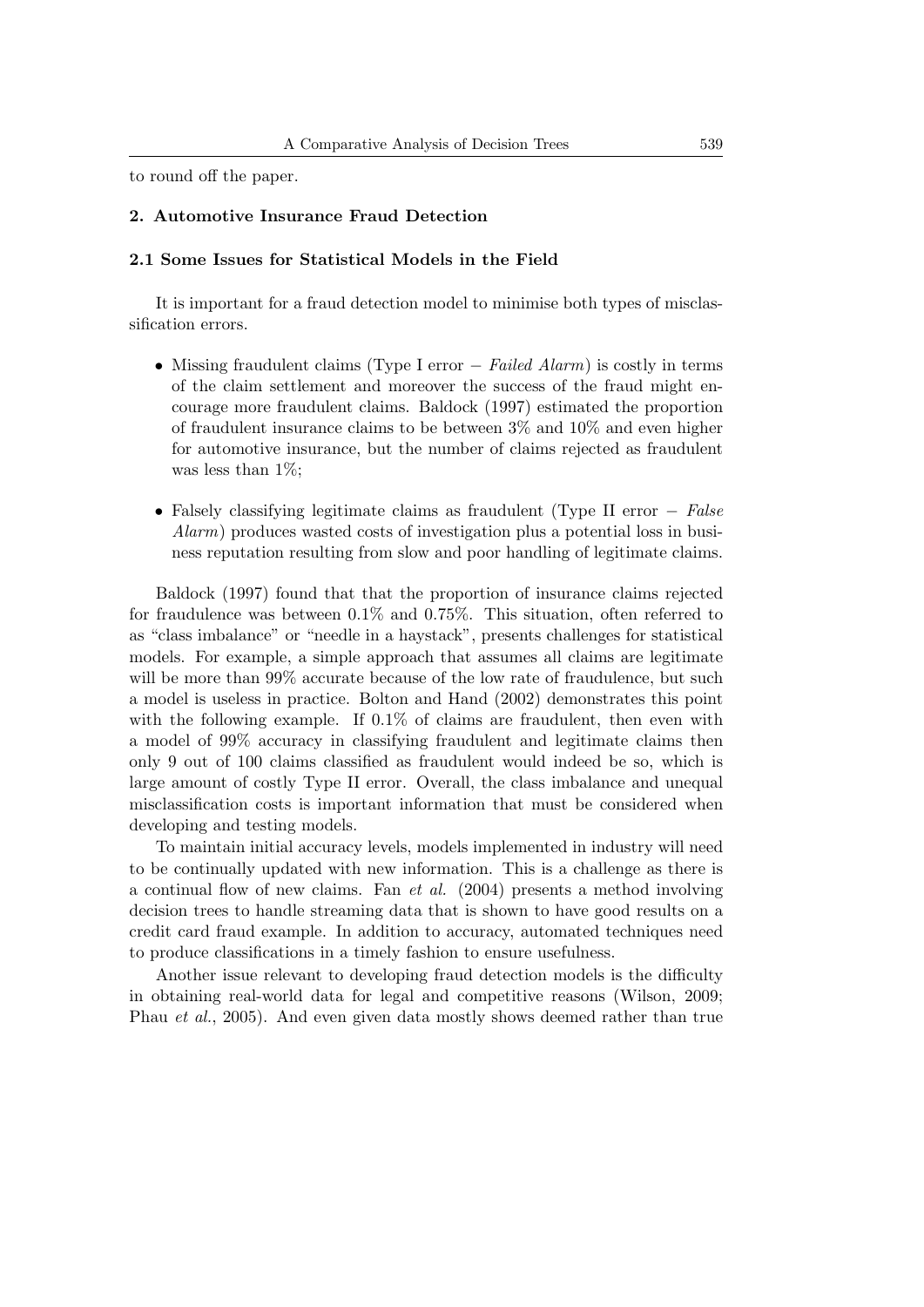fraudulence, as that is not known in many cases<sup>2</sup>. This means that models are being trained to repeat mistakes made in the past. There is also a flow-on bias when comparing existing and new methods in that the existing methods have an advantage since they contributed to the actual classification of the real-world test data.

### 3. Introduction to the Research Field

Phua et al. (2005) provide an excellent review of automated fraud detection methods that includes references to other review papers such as Bolton and Hand  $(2002)$  who review a subset of fraud detection fields. Phua *et al.*  $(2005)$  reveal that the majority of fraud literature is credit card fraud, while automotive insurance fraud came in fourth place. Automotive insurance fraud can be categorised further into different types of fraud schemes as discussed in Wilson (2009) and Phua et al. (2005).

There are many research approaches to the area of automotive insurance fraud and they overlap, for example, research into new statistical techniques can reveal new explanatory variables as being important discriminators. The research into automotive insurance fraud more recently includes

- Incorporating other theories into statistical techniques, such as optimal auditing theory into a regression model (Dionne *et al.*, 2009);
- Studying the process taken by companies to optimise existing detection methods, such as Morley et al. (2006) who found analysing industry practices can improve the implementation of statistical detection methods;
- Discerning what explanatory variables are important, such as Ganon (2006) who refutes previous suggestions that insurance fraud is more likely to be committed by "average offenders" rather than professionals (Phua et al., 2005) with findings that previous indiscretions such as excessive gambling, license suspension, and tax evasion are significant classifiers in a model for automobile fraud detection;
- Using unsupervised statistical approaches, such as principal component analysis (Brockett et al., 2002);
- Using supervised statistical techniques such as logit analysis (Wilson, 2009) and more complex techniques as presented in this paper to classify claims.

<sup>&</sup>lt;sup>2</sup>This is more of a problem for supervised, rather than unsupervised, statistical techniques.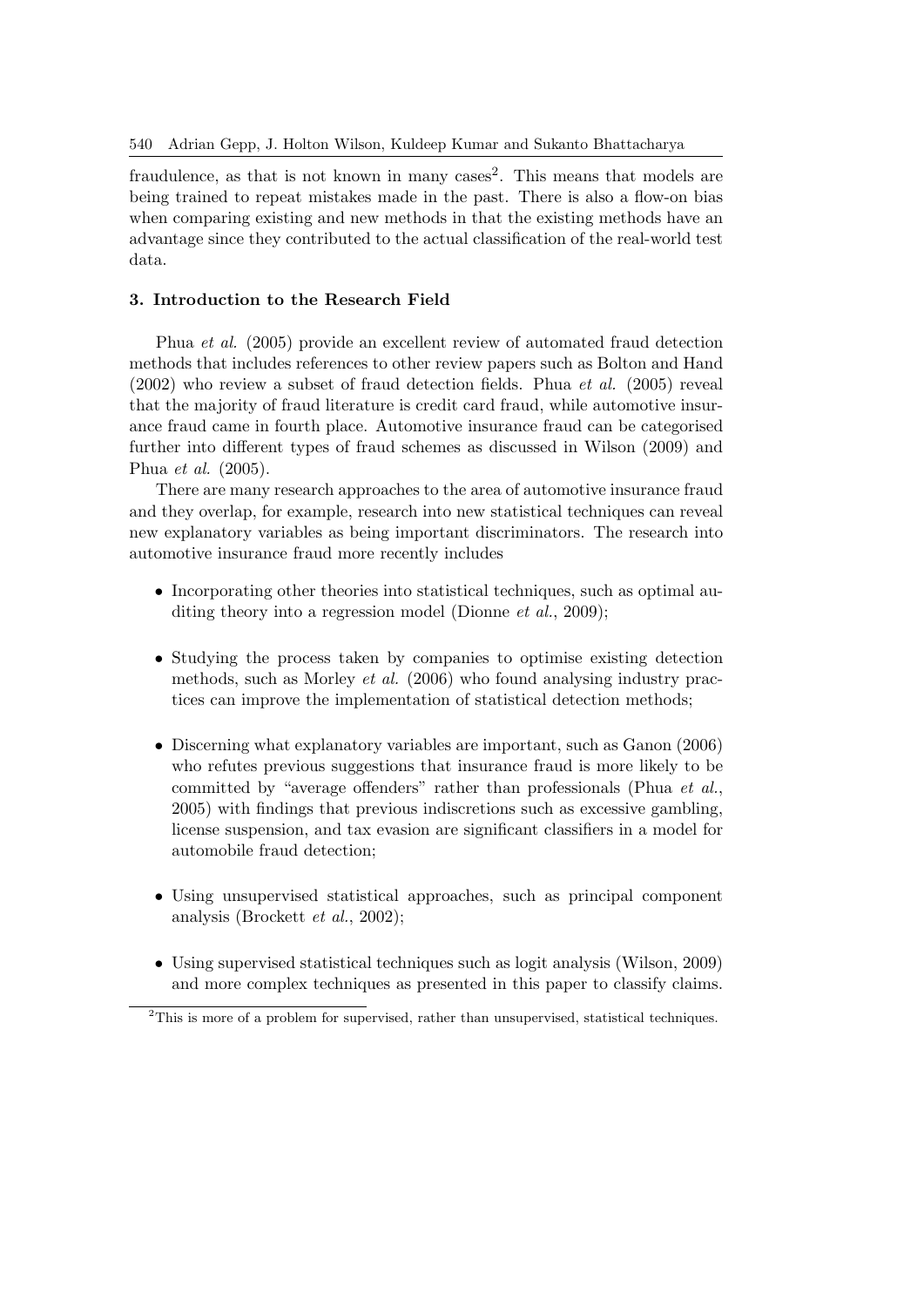Additionally, Viaene et al. (2002) studied fraudulence in 1399 personal injury protection claims against automotive insurance policies in Massachusetts and found that See4.5 decision trees to be a poor classifier that was outperformed by other techniques such as logit analysis. Phau *et al.* (2004) attained accuracy improvements by combining See4.5, back-propagation artificial neural networks and a naïve Bayes model when applied to more than 15,000 cases of automotive insurance fraud. Performance assessment was conducted with consideration for the different misclassification costs by using a practical cost minimisation approach, and it is interesting to note that See4.5 was a very important predictor as part of the hybrid model. Very recently, Bhowmick (2011) attempted a comparison of DT-based methods with naive Bayesian classification in detecting auto insurance fraud (which is in essence similar to but albeit narrower in scope to what we have done in this work).

Given that a breakthrough will probably not come from applying a technique to one dataset (Hand, 2010), there is much research still to be done on using decision trees in automotive insurance fraud. While See4.5 performed poorly in one study on one type of automotive insurance, it performed well in a larger study with other techniques. Furthermore, its successor See5 is yet to be used in automotive insurance fraud, which has found success in detecting eBay auction fraud (Chau and Faloutsos, 2005) and is generally preferred over See4.5 in healthcare fraud (Li et al., 2008). Other decision trees such as CART are also yet to be applied to automotive insurance fraud, but have outperformed See5 in other areas such as predicting business failure (Gepp and Kumar, 2008).

Survival analysis techniques that have been used extensively in analysis of medical treatments and shown promise in predicting business failure, are new to automotive insurance fraud and other areas of fraud detection. Insurance fraud studies have been criticised for a lack of time information in data (Phau *et al.*, 2005), such as time-dependent explanatory variables or time-series data, which is interesting as one of the features of survival analysis models is the ability to exploit temporal information.

### 4. Introduction to, and Analysis of, the Various Techniques

## 4.1 Survival Analysis

Survival analysis (SA), also known as duration analysis, techniques analyse the time until a certain event. They have been widely and successfully used in biomedical sciences (Kaliaperumal, 2005), but are relatively new to business applications. While other techniques model insurance fraud detection as a classification problem, SA models it as a timeline using functions such as the common survival or hazard function. The survival function  $S(t)$  indicates the probability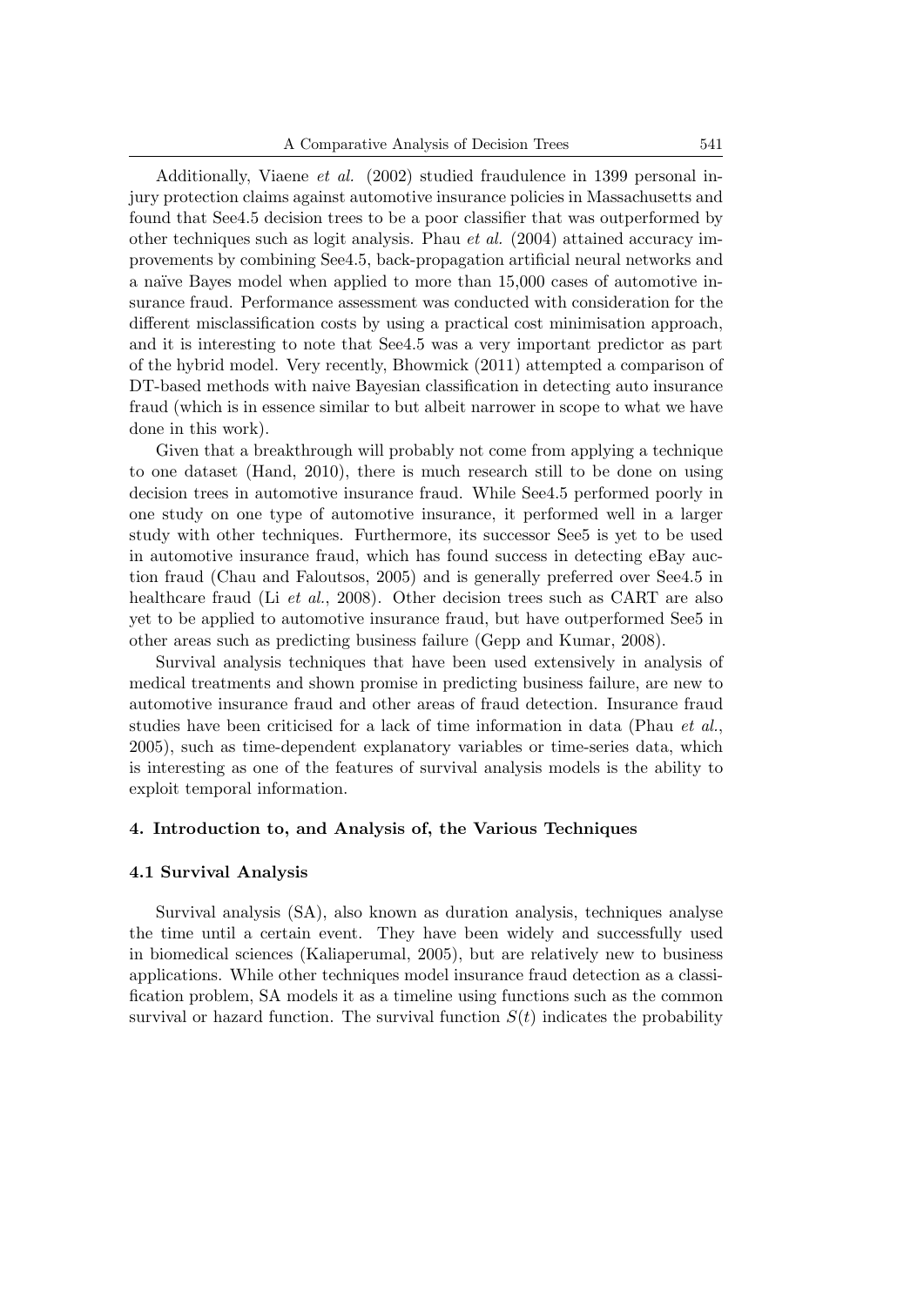that an individual survives until time  $t$ . When applied to insurance fraud detection, an individual could be a policy owner and survival represents no fraudulent claims being made (or alternatively an individual could be modelled as a policy). Contrastingly, the hazard function  $h(t)$  indicates the instantaneous rate of death or fraudulence at a certain time t.

There are many different SA techniques including regression-based models that are well suited for making predictions. These regression-based models define relationships between one of the *descriptor functions* (usually survival or hazard) and a set of explanatory variables. The most prominent is the semi-parametric proportional hazards (PH) model defined by Cox (1972), but there are alternatives such as fully-parametric PH models, accelerated failure time (AFT) models and Aalen's additive model. Cox's PH model is defined as follows:

$$
h(t) = h_0(t)e^{\mathbf{X}'\beta + c}.\tag{1}
$$

- $h_0(t)$  is the non-parametric baseline hazards function that describes the change in the hazard function over time. The flexibility from not having to specify the hazard distribution is one of the key reasons for the model's popularity; and,
- $e^{X/\beta+c}$  describes how the hazard function relates to the explanatory variables  $(X)$  and is the parametric part of the model, where  $\beta$  is a vector of variable coefficients and  $c$  a constant estimated by a method very similar to the maximum likelihood method as described by Kalbfleisch and Prentice (1980). Once statistical significance has been established the size of a variable's coefficient does indicate the magnitude of its impact.

The survival function is then computed as follows:

$$
S(t) = e^{-H(t)}.\tag{2}
$$

Here  $H(t)$  is the cumulative hazard function from time 0 to t. The proportional hazards assumption of PH models, such as the Cox model, requires that a unit change in an explanatory variable has a constant multiplicative effect over time. For example, a PH model might show that a policy change doubles the hazard rate of a fraudulent claim, but it could not handle a situation where a policy change doubles the hazard rate initially but has a lesser effect in subsequent years if a fraudulent claim is not made within a year. However, the proportional hazards assumption, which is also not required for AFT or Aalen's models, can be alleviated to a large extent by extending the Cox model to include time-dependent explanatory variables. This can be done with modern statistical packages using a variety of functions to relate explanatory variables and time.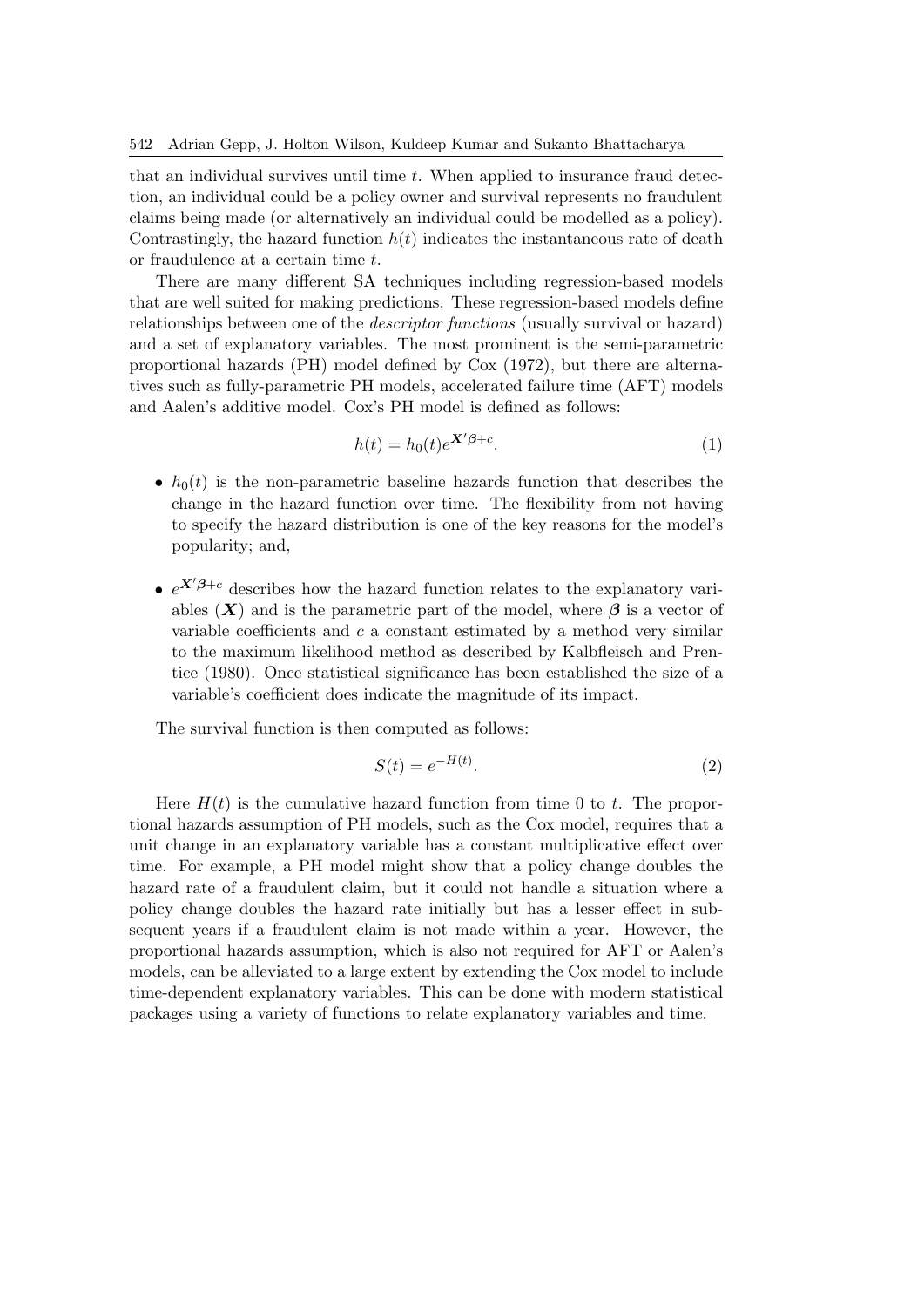## Analysis of SA

SA models can incorporate information from time series (or longitudinal) insurance fraud data, while handling delayed entry and early exit from studies. For example, SA models could consider the number of claims made against a policy each year in addition to the average number of claims per year. This means that SA is different from discriminant analysis (DA) and logit analysis (LA) that assume the process of fraud remains stable over time, which is usually not the case (Hand, 2010).

Unlike cross-sectional models, one SA model could make predictions of fraudulent claims both at the time and before the claims are made. Furthermore, both the easily interpretable survival function and hazard function are available for analysis over time. SA models are also able to model time-dependent explanatory variables. This can allow the coefficients of explanatory variables to change over time, which has been found to happen such as in business failure prediction (Laitinen and Luoma, 1991).

SA techniques, particularly the Cox model, can suffer from multicollinearity problems, but these can be easily avoided by using standard forward and backward variable selection procedures. They can also handle differing misclassification costs in the same way as DA and LA. All three techniques can produce a probability of fraudulence, which is then compared with a cut-off value ranging between 0 and 1 to determine whether the classification is fraudulent or legitimate. Usually this cut-off value is set to 0.5 representing equal misclassification costs, but this value can be changed to represent varying misclassification costs.

Once a policy owner makes a fraudulent claim they are considered to be "dead" by the SA model, which will mean they will have to be re-entered into the model using delayed entry if their policy is not cancelled. This might cause implementation hassles. There are also suggestions that SA models are sensitive to changes in the training dataset, so it is important that they are tested on numerous datasets before drawing any general conclusions.

#### 4.2 Decision Trees

Decision trees (DTs), also known as classification trees, are binary trees<sup>3</sup> that assign data to predefined groups. The tree is built by a recursive process from top to bottom using splitting rules. These rules are usually univariate, but the same variable can be used in zero, one or many splitting rules. When applied to classification problems terminal nodes represent classification groups. Figure 1 shows a simple hypothetical DT for automotive insurance fraud detection that classifies claims as either legitimate or fraudulent.

<sup>&</sup>lt;sup>3</sup>A binary tree means that each non-terminal node leads to exactly two other nodes.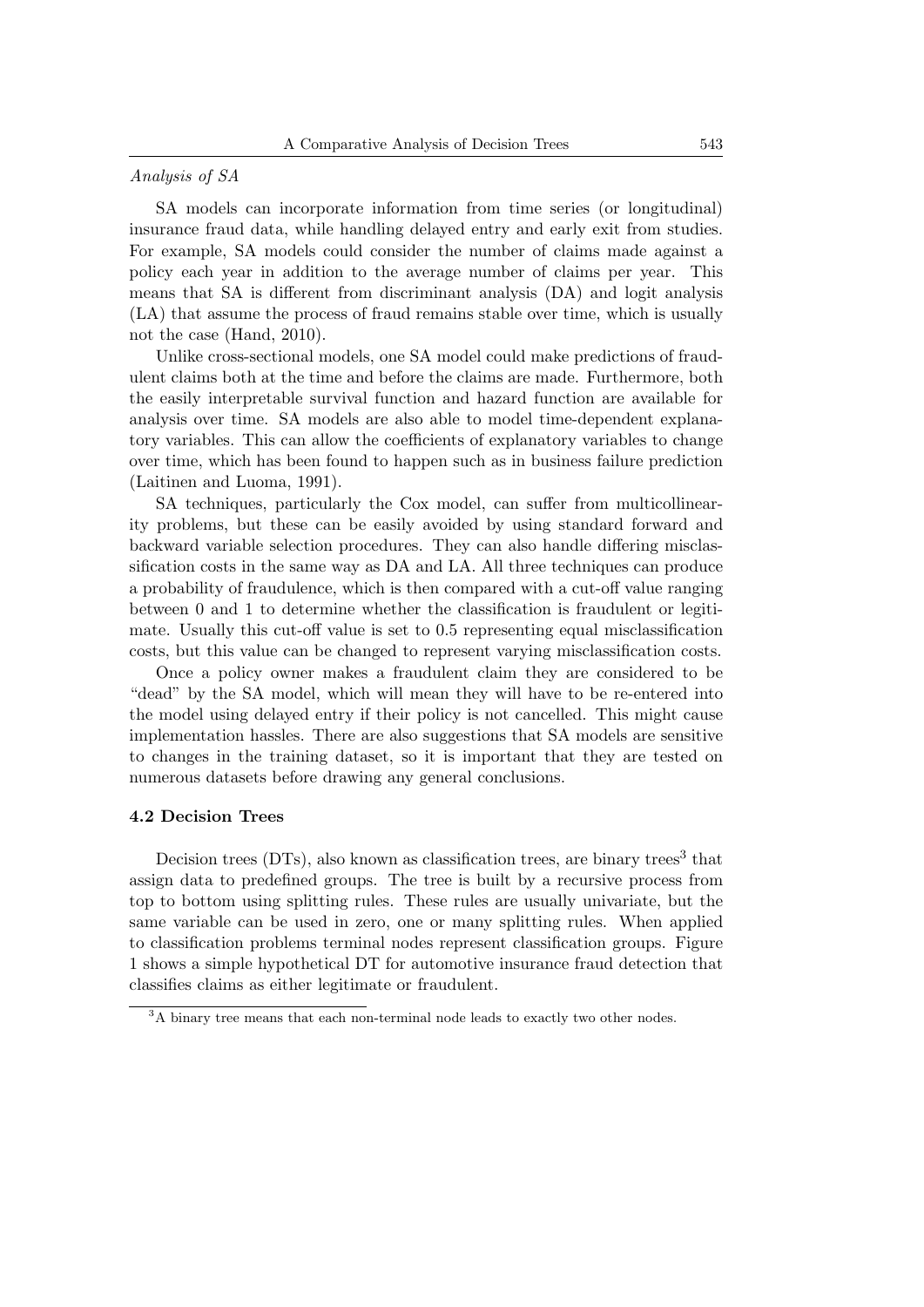

Figure 1: Example DT where "Urban" indicates a rural (0) or urban (1) based policy

Similar to supervised learning with neural networks, DT building algorithms are used to manage the creation of DTs by:

- Choosing the best discriminatory splitting rule at each non-terminal node; and,
- Managing the complexity (number of terminal nodes) of the DT. Most algorithms first create a complex DT and then 'prune' the DT to the desired complexity, which involves replacing multiple node sub-trees with single terminal nodes. Pre-pruning is also possible at the initial creation phase, which creates a simpler tree more efficiently with the risk of reduced accuracy.

Different building algorithms can be used to generate different DTs that often have a large variation in classification and prediction accuracy. Such algorithms include Classification and Regression Trees (CART) (Breiman et al., 1984), Quinlan's Iterative Dichotomiser 3 (ID3) (Quinlan, 1986) and an extension of it called See5, a newer version of See4.5 (Quinlan, 1993).

#### Analysis of DTs

The major advantages of DTs are that they are non-parametric, can easily model interactions between explanatory variables and are simple to interpret and develop into automated techniques. Unlike parametric DA and LA models, DTs do not need to consider transforming variables as they do not make assumptions about underlying distributions.

The interpretation of DTs is simple with univariate splitting rules and an easy to understand graphical representation. This allows for simple identification of significant variables by comparing their proximity to the root node, where the root node contains the most significant variable<sup>4</sup>. Thus, DTs only identify the

<sup>&</sup>lt;sup>4</sup>If a variable appears in more than one splitting rule then its significance is measured by the smallest distance to the root node.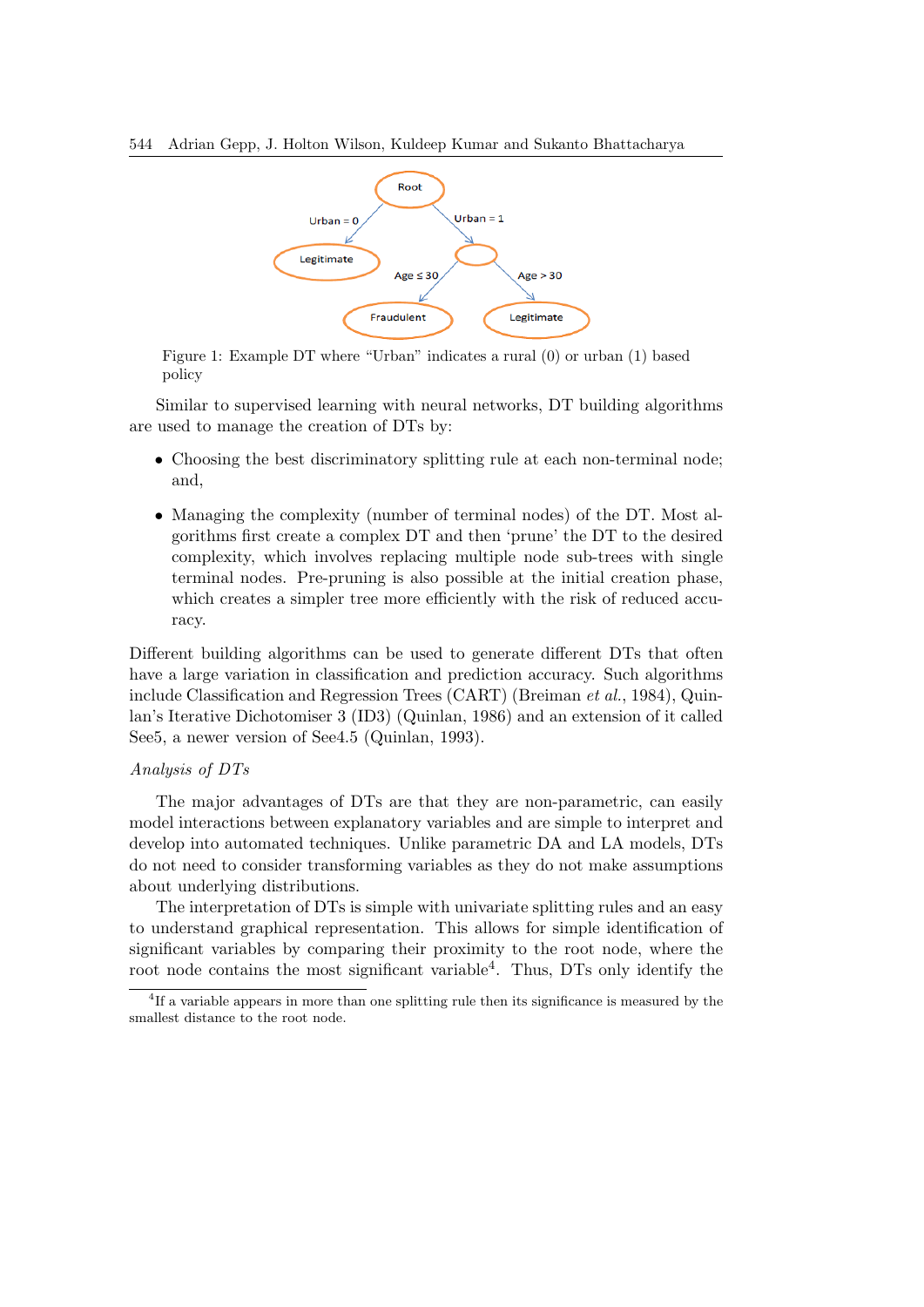relative significance of variables, unlike DA and LA that quantify each variable's significance and impact.

DTs still have the predictive power of a multivariate approach as there are sequences of univariate rules that lead to each classification. Furthermore, these sequences can naturally model interactions between variables without including interaction terms as is required with both DA and LA. Although linear combinations of variables could be used in splitting rules the potentially increased predictive power is not commonly thought to outweigh the increase in complexity and difficulty of interpretation.

DTs can handle missing values and qualitative data (Joos *et al.*, 1998). They can also take different misclassification costs for Type I and Type II Error as inputs, which can then be incorporated into the DT building process at all stages. This is preferable to adjusting the cut-off values after model generation as is done with DA, LA and SA. Arbitrary assignment of cut-off values has been a criticism of DA and LA.

Derrig and Francis (2008) did a fairly exhaustive comparison of DT-based data-mining methods relevant to binomial classification problems. A major disadvantage of DTs is that they do not output the probability of classification as a legitimate or fraudulent claim and consequently no distinction is made between claims in the same classification. DTs building algorithms have also been criticised for not reviewing previous rules when determining future rules (Zopounidis and Dimitras, 1998), but there is no evidence to suggest that this will reduce classification or prediction accuracy ability. Interestingly, DTs also suffer from the same weakness as SA techniques in that their construction is sensitive to small changes in the training dataset (Sudjianto *et al.*, 2010).

#### 4.3 Hybrid Models

Gepp and Kumar (2008) also trialled hybrid DA and LA models that incorporated Cox survival function outputs, but found them to be unsuitable for use on a business failure dataset.

DTs have been used with other comparable techniques, especially domainspecific expert techniques, for forecasting. The primary field of application has been medical diagnostics, for example, Zelič *et al.* (1997) diagnosed sports injures using DTs in conjunction with Bayesian rule-based classification. More recently, Kumar et al. (2009) applied a combination of rule-based and ID3 DT case-based reasoning for domain-independent decision support for the intensive care unit of a hospital. Medical cases are often scenario-specific so techniques that combine rule and case based reasoning perform well and interestingly DTs can be used to construct libraries of these cases (Nilsson and Sollenborn, 2004). Chrysler (2005) observed that DTs can also be an efficient method for a knowledge engineer to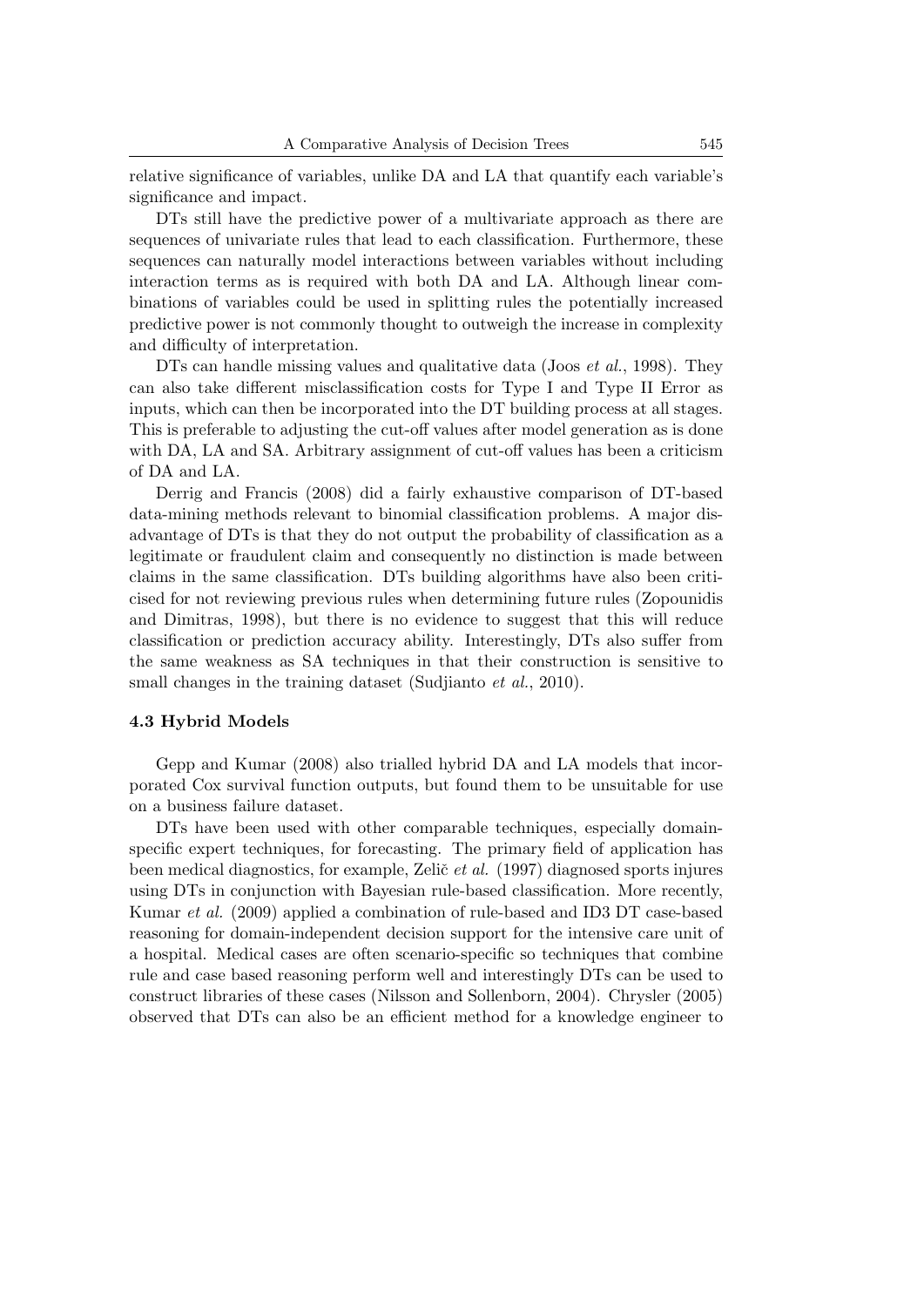use for developing rule-based expert techniques. Bala et al. (1995) combined genetic algorithms and ID3 DTs for robust pattern detection and Braaten (1996) showed that cluster analysis can be combined with DTs.

The predictive power of DTs can be further 'boosted' by applying the predictive function iteratively in a series and recombining the output with nodal weighting in order to minimise the forecast errors. Commercial software that can perform DT boosting are available, such as DTREG (http://www.dtreg.com/). Studies using boosted DTs include Chan, Fan and Prodromidis (1999) who used a variant of the AdaBoost DT boosting algorithm for detecting fraudulent credit card transactions and Sudjianto (2010) demonstrating that AdaBoost and LogitBoost can outperform standard DTs in money laundering detection.

#### Data Analysis and Methodology

This study is designed to empirically assess the suitability of a SA and DT technique new to the area of automotive insurance fraud. Wilson's (2009) study that used LA to detect potential automotive insurance fraud will be extended to include a SA Cox regression and See5 DT, as well as a traditional DA model for comparison purposes.

### Dataset

The dataset used for this research is an unaltered copy of the data used by Wilson (2009), which can be referred to for more details. Table 1 shows the main properties of this dataset.

#### Methodology

DA, LA, Cox and See5 models were developed based on the dataset just described. The in-sample classification ability of all four models was then compared. As a result of their frequency and diverse success, DA and LA serve as excellent benchmarking techniques for the Cox and See5 models. As done by Wilson (2009) the models will not be tested on hold out data because of the small dataset.

Developing complex models reduces their implementation efficiency, interpretation and often its accuracy on new data as the principle of parsimony suggests. Hand (2010) mentions two fraud detection studies that select only a small subset of possible explanatory variables in their chosen model. Although this paper analyses only in-sample classification, it includes only statistically significant variables in final models to assist with future extension of the methodology to include tests on hold-out data. Moreover, the settings used to develop these models are based upon research into business failure prediction that yielded promising empirical results (Gepp, Kumar and Bhattacharya, 2009; Gepp and Kumar, 2008).

PASW Statistics 18 (formerly SPSS) was used to develop the DA, LA and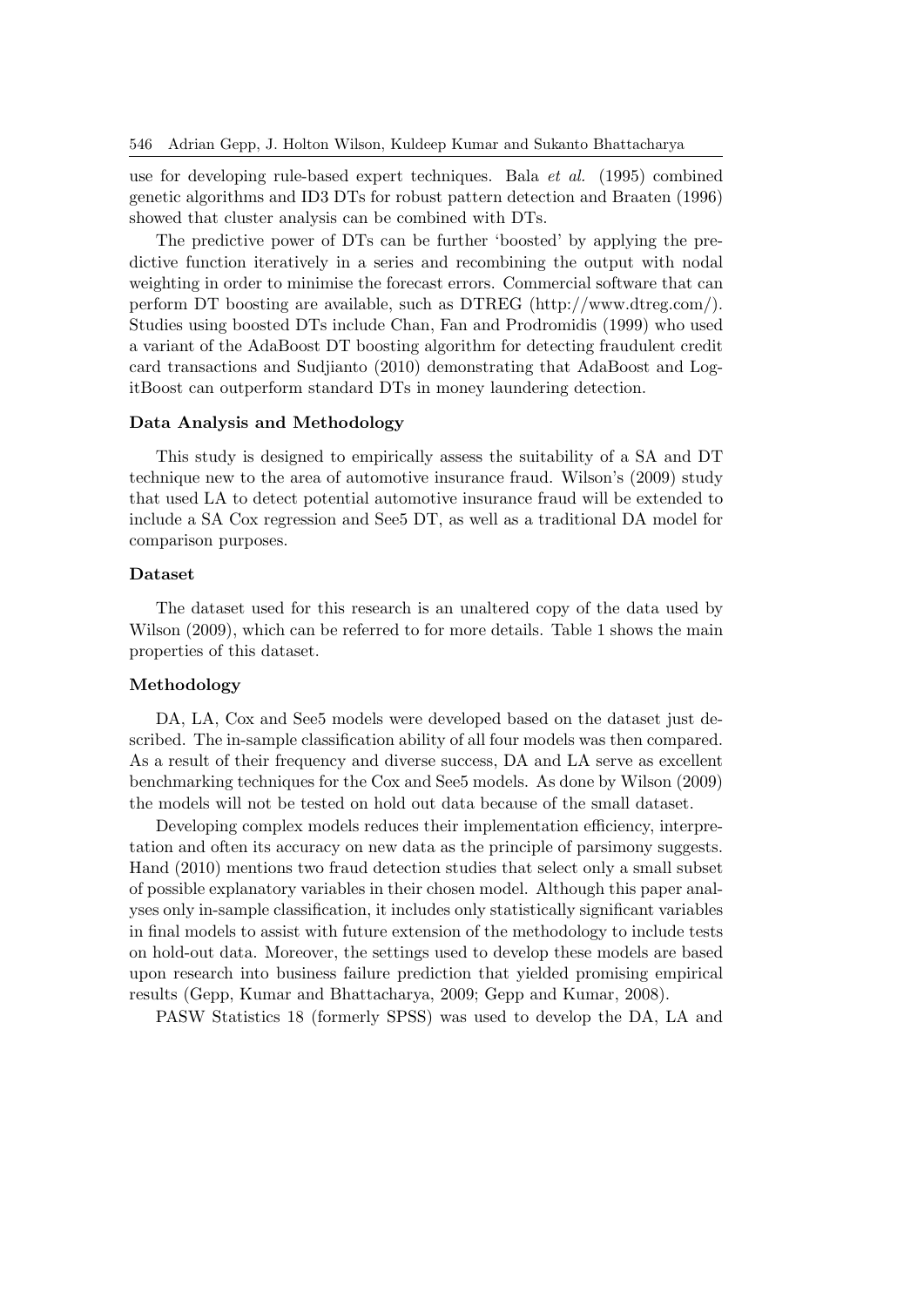| Property                   | Value                                                                                                                                                                       |
|----------------------------|-----------------------------------------------------------------------------------------------------------------------------------------------------------------------------|
| Source                     | Initial claim of loss obtained from the Claims Investigation Unit<br>(CIU) of an unnamed US insurance company                                                               |
| Claim type                 | Stolen and subsequently recovered vehicles                                                                                                                                  |
| Sample Size                | 98 total: 49 fraudulent and 49 legitimate                                                                                                                                   |
| Dependent Variable:        |                                                                                                                                                                             |
| Fraudulent (1)             | Claim denied because it was deemed fraudulent by the CIU                                                                                                                    |
| Legitimate $(0)$           | Claims for which there was no involvement of the CIU                                                                                                                        |
| Explanatory Variables (6): |                                                                                                                                                                             |
| YRS                        | Number of years the claimant has been a policy owner                                                                                                                        |
| <b>CLMS</b>                | Total number of claims the claimant has filed with the insurance<br>company                                                                                                 |
| <b>CLMSYEAR</b>            | Claims per year calculated as CLMS/YRS where the minimum<br>value of YRS is set to 1 to avoid division by zero                                                              |
| JUA                        | Boolean variable indicating whether $(1)$ or not $(0)$ the claim is<br>being made on a Joint Underwriting Association policy, which<br>indicates it was placed by the State |
| <b>NEWBUS</b>              | Boolean variable indicating whether $(1)$ or not $(0)$ the claim is<br>being made on a new (less than 1 year old) policy                                                    |
| <b>DATEGAP</b>             | Time difference (in months) between insurance claim and the<br>the police report being filed                                                                                |

Table 1: The variables used in the computational techniques to identify the fraudulent claims

SA-Cox models with the cut-off values for classification set to 50% indicating equal misclassification costs. Furthermore, all these models were developed using forward stepwise selection methods with the significance level boundaries for variable entry and variable removal set to 5% and 10% respectively.

The Cox model also requires a time (until fraud or legitimate claim) variable that had to be created  $-$  all values were set to the same  $(0)$  time as the data is cross-sectional. The fact that the data is cross-sectional also means that the PH assumption of the Cox model can't be violated.

The See5 model was developed using Release  $2.07<sup>5</sup>$  with the following settings.

- The default setting of equal misclassification costs;
- The 'minimum cases per leaf node' option was set to 2 to prevent prepruning; and,
- The 'pruning CF' option was set to 5%. This controls tree complexity whereby larger values result in less pruning. 'Pruning CF' is expressed as a percentage similar to the significance level for the other models, such that each sub-tree is not pruned if it is significant at the 'pruning CF' level.

<sup>5</sup>Available from http://www.rulequest.com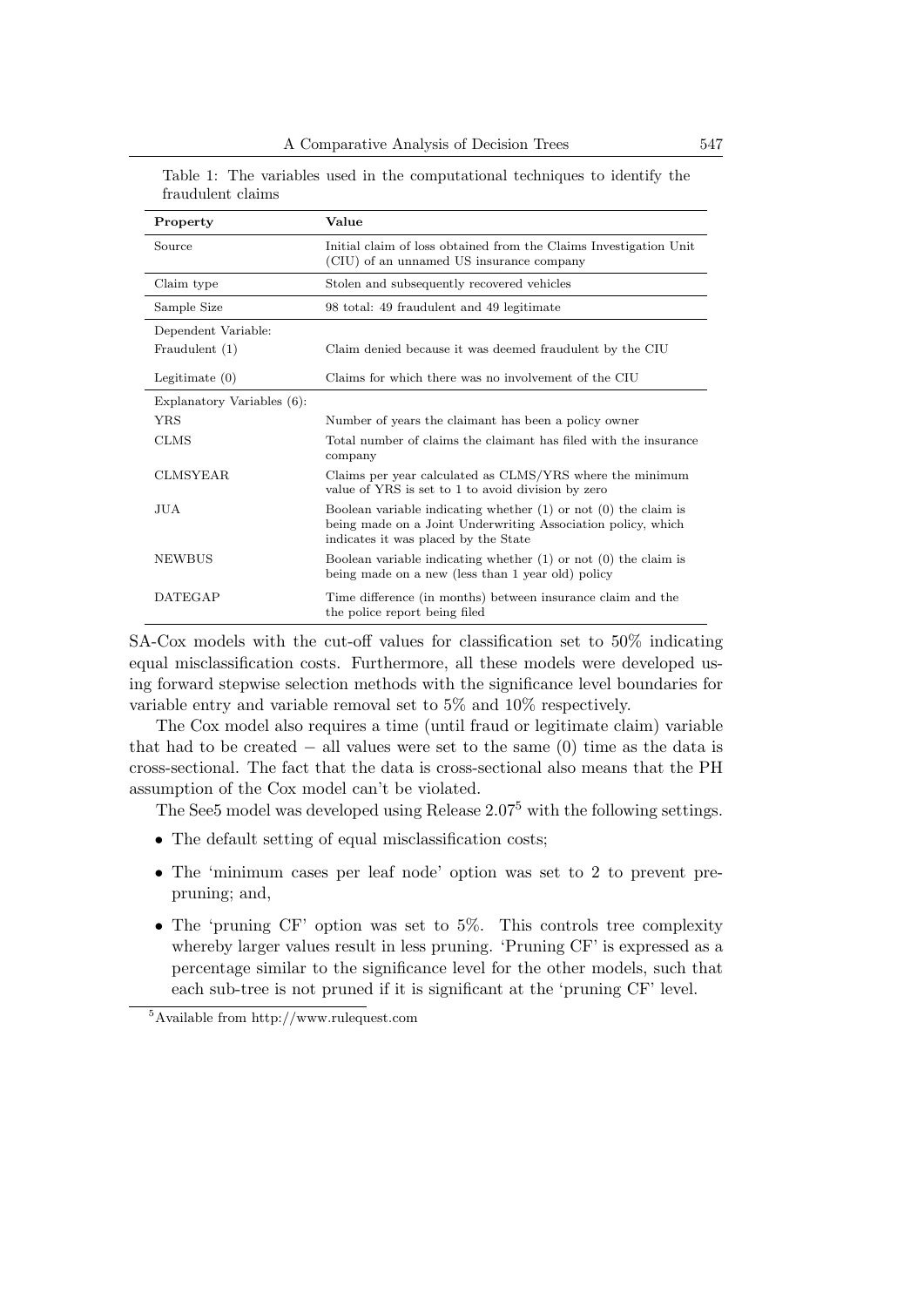### Results

The resulting LA model as presented by Wilson (2009), which is significant at the 1% level, is:

$$
Logit Y = -1.135 + 0.671CLMSYEAR + 1.601NEWBUS.
$$
 (3)

Here, probability that the ith claim is fraudulent is obtained as follows:

$$
P(\text{claim}_i \text{ is } \text{fraudulent}) = e^{Logit Y_i} / (1 + e^{Logit Y_i}). \tag{4}
$$

The DA model is also significant at the  $1\%$  level with the following equation:

$$
Discriminant Score = -0.717 + 2.341NEWBUS.
$$
\n(5)

Converting the DA score into a probability of fraud is complex compared with LA, but in this case it is analogous to 80.2% chance of fraud if it is a new policy otherwise a 35.1% chance of fraud. Note that if the significance level for variable entry were raised slightly to 5.4% then CLMSYEAR would be included in the model.

The Cox model resulted in the following survival analysis function, which can be interpreted in this case as the probability of a claim being legitimate.

$$
S(t=0) = e^{-0.554e^{0.777 \text{ NEWBUS}}}}.\t(6)
$$

So,

$$
P(\text{claim}_i \text{ is } \text{fraudulent}) = 1 - S_i(t = 0). \tag{7}
$$

The model is significant at the  $1\%$  level with a significance figure of 0.7%. Interestingly, none of the remaining explanatory variables warrant inclusion in the model even at the 20% significance level.

The See5 model includes only the NEWBUS variable as summarised in Table 2 below, remembering that it does not output probability of group classification. It is also interesting to note that the same tree is generated even if the 'pruning CF' level is raised to 20%.

Table 2: See5 output (the model chose to include only one of the six explanatory variables)

| NEWBUS input variable See 5DT Classification |               |
|----------------------------------------------|---------------|
| $0:$ not a new policy                        | 0: legitimate |
| 1: new policy                                | 1: fraudulent |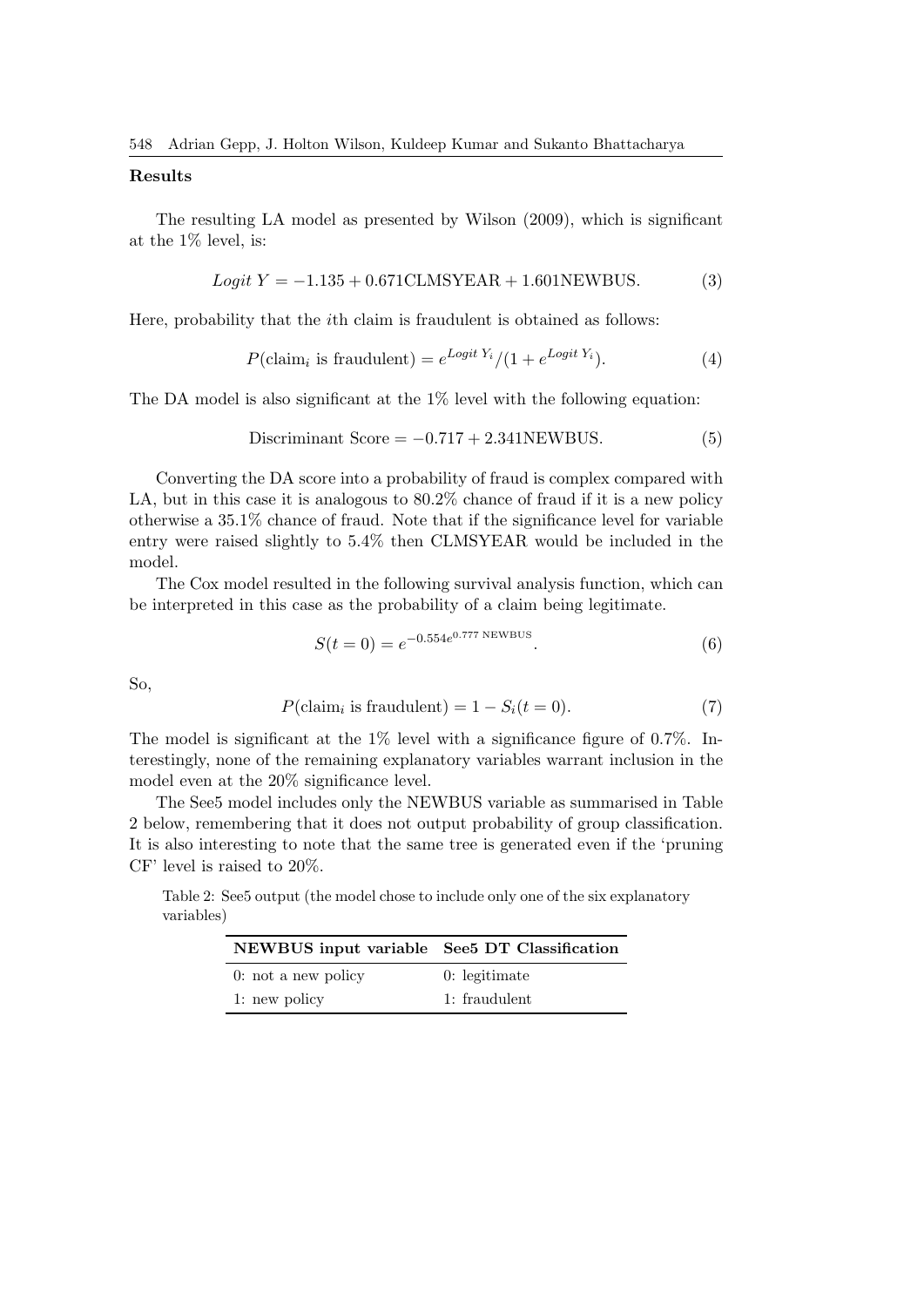In this case, the resulting DA, SA and See5 models are all equivalent with their classifications as represented by the table above. The in-sample classification accuracy of these models is summarised in Table 3 below:

Table 3: In-sample classification results of the DA, SA and See5 techniques compared to logit

|            | Predicted Classification                  |                                                      |      |    |   |        |  |  |
|------------|-------------------------------------------|------------------------------------------------------|------|----|---|--------|--|--|
|            | by $DA^{\dagger}$ , SA and See 5<br>by LA |                                                      |      |    |   |        |  |  |
| Actual     |                                           | Legitimate Fraud Correct<br>Legitimate Fraud Correct |      |    |   |        |  |  |
| Legitimate | 43                                        | 6                                                    | 88\% | 40 | 9 | 82\%   |  |  |
| Fraud      | $49\%$<br>25<br>29<br>24<br>20            |                                                      |      |    |   | $59\%$ |  |  |
| Overall    | $70.4\%$<br>68.4%                         |                                                      |      |    |   |        |  |  |

<sup>†</sup>By increasing the significance level for variable entry to  $5.4\%$  and including the CLMS variable in the DA model, the accuracy can be increased to 69.4%.

All the models have produced similar classification accuracy and are superior to a 50% accurate naïve approach of classifying all observations as fraudulent (or legitimate). It is also clear that all the models are better detectors of legitimate, rather than fraudulent, claims. LA is superior in classifying fraudulent claims as well as having slightly superior classification accuracy, but the other models are better at classifying legitimate claims.

Three cases follow that illustrate the use of the four models, which could be undertaken by programming in a spreadsheet or standard computer language. Note that the probabilities always differ between techniques, which indicate that varying the misclassification costs in a larger study might result in significant accuracy differences between the models.

Case 1: a claim for a policy holder who has an average of 1 claim per year and does not represent a new policy. The model outputs are tabulated in Table 4 below:

Table 4: Case 1: classification predictions for each of the four computational techniques

| Model            | Probability that claim is fraudulent | <b>Predicted Classification</b> |
|------------------|--------------------------------------|---------------------------------|
| LA               | 38.6%                                | Legitimate                      |
| DA               | 35.1%                                | Legitimate                      |
| SА               | 42.5%                                | Legitimate                      |
| See <sub>5</sub> | N/A                                  | Legitimate                      |

Case 2: a claim for a policy holder who has an average of 1 claim per year and does represent a new policy. The model outputs are tabulated in Table 5 below: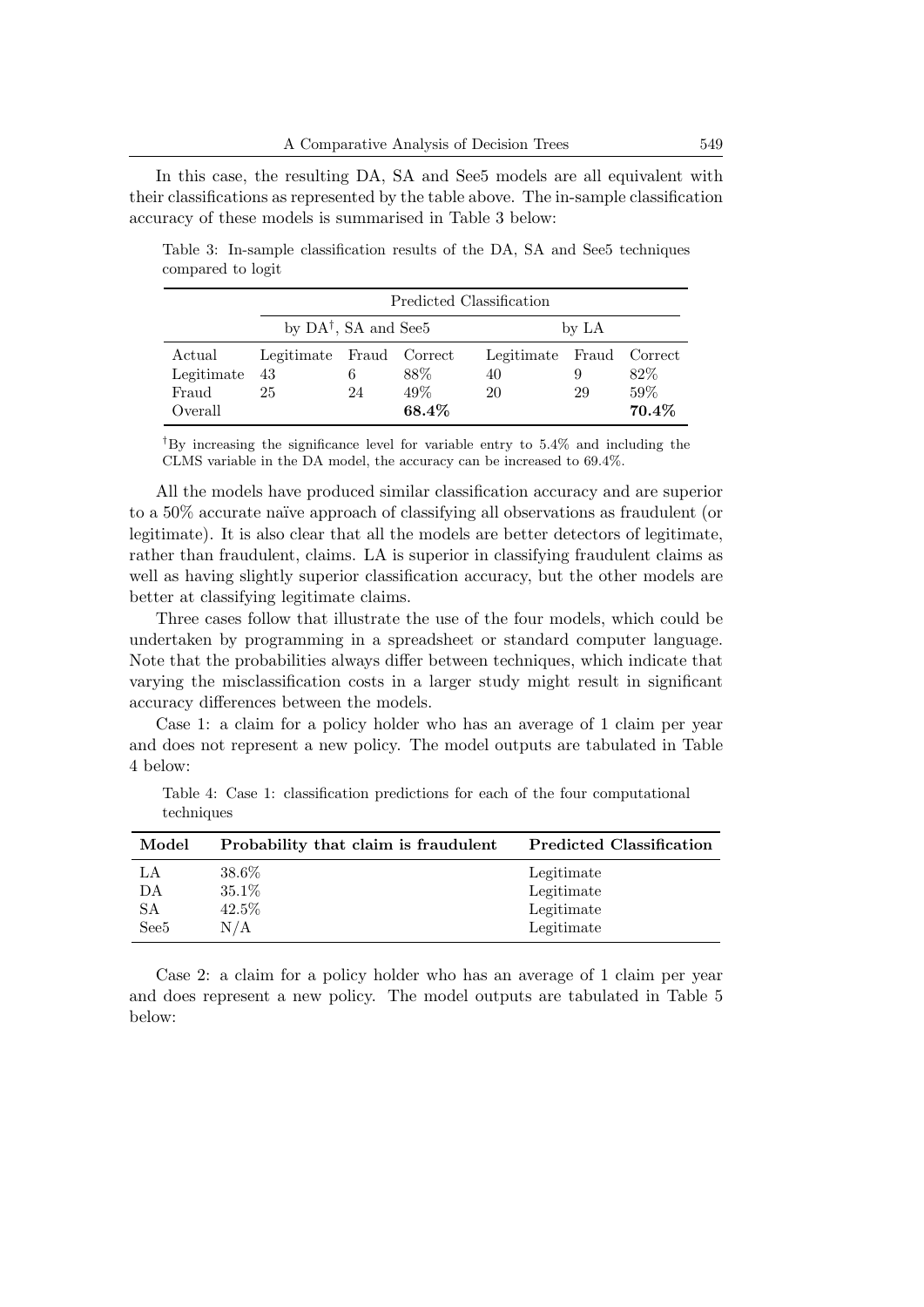550 Adrian Gepp, J. Holton Wilson, Kuldeep Kumar and Sukanto Bhattacharya

| Model            | Probability that claim is fraudulent | <b>Predicted Classification</b> |
|------------------|--------------------------------------|---------------------------------|
| LA               | 75.7%                                | Fraudulent                      |
| DA               | 64.9%                                | Fraudulent                      |
| SА               | 70.0%                                | Fraudulent                      |
| See <sub>5</sub> | N/A                                  | Fraudulent                      |

Table 5: Case 2: classification predictions for each of the four computational techniques

Case 3: a claim for a policy holder who has an average of 2 claims per year and does not represent a new policy. The model outputs are tabulated in Table 6 below:

Table 6: Case 3: classification predictions for each of the four computational techniques

| Model            | Probability that claim is fraudulent | <b>Predicted Classification</b> |
|------------------|--------------------------------------|---------------------------------|
| LA               | 55.2%                                | Fraudulent                      |
| DА               | 35.1%                                | Legitimate                      |
| SА               | 42.5%                                | Legitimate                      |
| See <sub>5</sub> | N/A                                  | Legitimate                      |

#### Artificial Neural Networks (ANNs)

We have, as a means of providing an even wider coverage of our comparative analysis, also developed, trained and run a back-propagation ANN model having the simplest possible architecture with only one layer of hidden neurons. Of course, more involved architectural variations are possible as is also the prospect of developing an evolutionarily optimal network configuration (using e.g., polyploid Genetic Algorithm (pGA) optimizer) but we felt that this is best left to a separate research project altogether.

ANNs have sometimes been used in the past in conjunction with other analytical tools − for example; Ohno-machado et al. (1995) developed an ANN that estimates survival time more accurately than traditional methods. DTs have also been used in conjunction with ANNs to alleviate some of its black-box nature (Abbass et al., 1999) and extract decision rules without any assumptions about the internal structure (Schmitz *et al.*, 1999). However applications of ANNs as a stand-alone tool in insurance fraud detection haven't been extensively tried before and so the literature is rather thin on this topic. ANNs however have been proposed before as a potent financial fraud detection tool both with respect to financial statement frauds as well as asset misappropriation frauds (Busta and Weinberg, 1998; Bhattacharya, Xu and Kumar, 2011) as they have been observed to fare better in terms of prediction performance on large, complex data sets as compared to linear discriminant analysis and logistic regression models.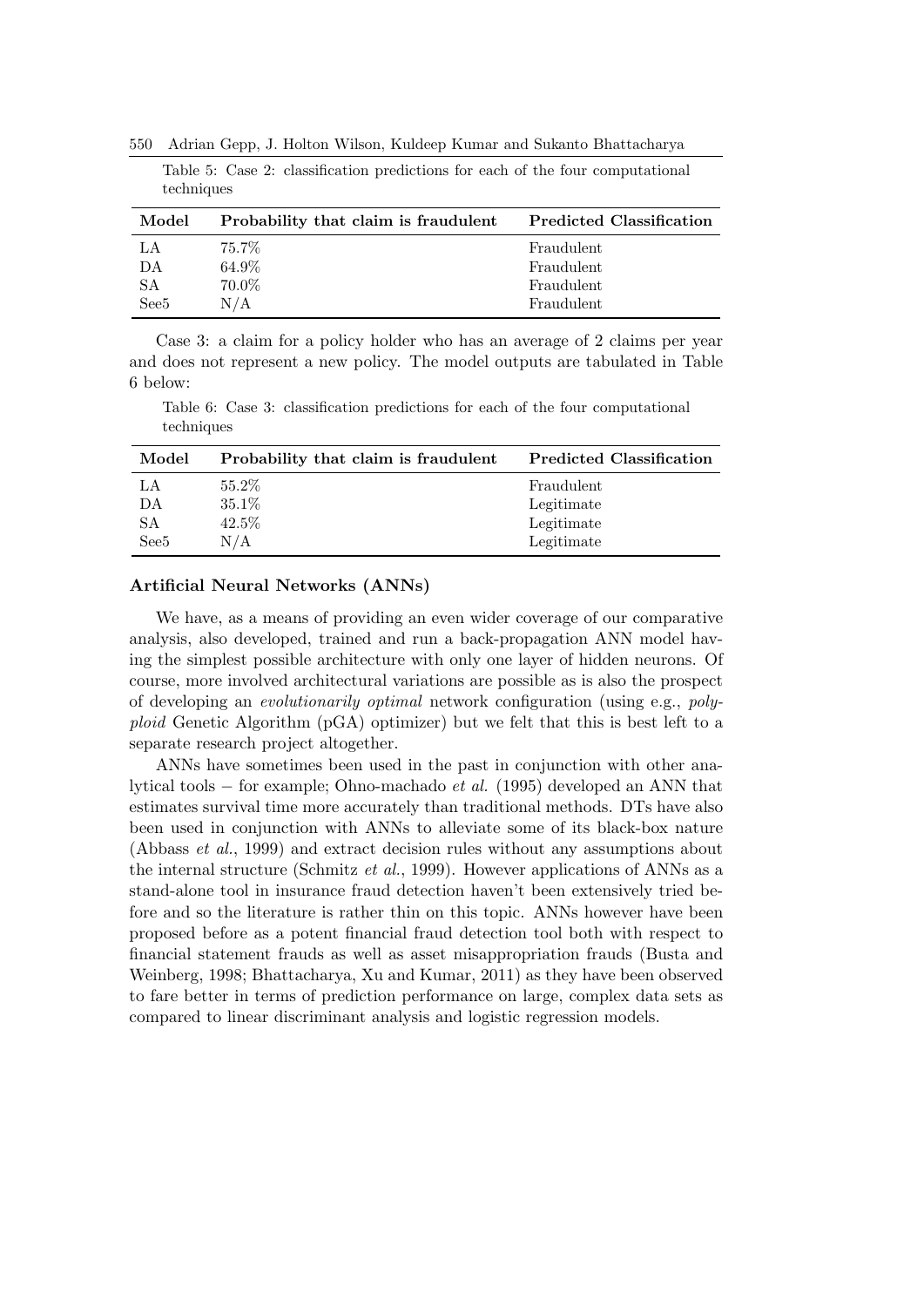A major bottleneck with training and applying ANNs is the size of the data set. ANNs typically work best with large data sets (e.g., data sets having one thousand or more data points) since the data set needs to be partitioned into training, test and blind subsets with the training subset typically consuming at least two-thirds of the entire data set for best learning results (especially in complex data sets). Since our original data set had only 98 data points, we proceeded to bootstrap the data set using a Monte Carlo methodology via probability mass functions derived from the actual data distributions of the fraudulent (i.e. "1") and legitimate (i.e. "0") cases. Following the standard Monte Carlo approach, the original data set was bootstrapped to a thousand data points with seven hundred data points in the training set and the remaining in the test set. Effectively this is equivalent to a *random sampling with replacement from the original data* set with the sample size set at 100 and then repeat the process 10 times (7 times to get the training set and 3 times to get the test set).

Our back-propagation ANN architecture is schematically represented in Figure 2 below:



Figure 2: A fully connected, back-propagation, three-layer ANN having a single hidden layer

As stated, our ANN had 3 layers, an input layer consisting of the six input variables, a single hidden layer with three neurons and a single-neuron output layer to record the output as a binary digit (i.e. "1" if the claim is fraudulent and "0" if the claim is legitimate). We used the Neuralyst v1.4<sup>TM</sup> software (that basically runs as a Microsoft Excel<sup>TM</sup> add-in) to develop our ANN model as configured above. All network learning parameters were retained as per default Neuralyst settings. A hyperbolic transfer function with a floating point calculator was used as it was observed to perform better in terms of the root-mean-square error in the training set as compared to the sigmoid, Gaussian and step functions. Results obtained (after 10,000 training epochs) are presented in Tables 7 and 8.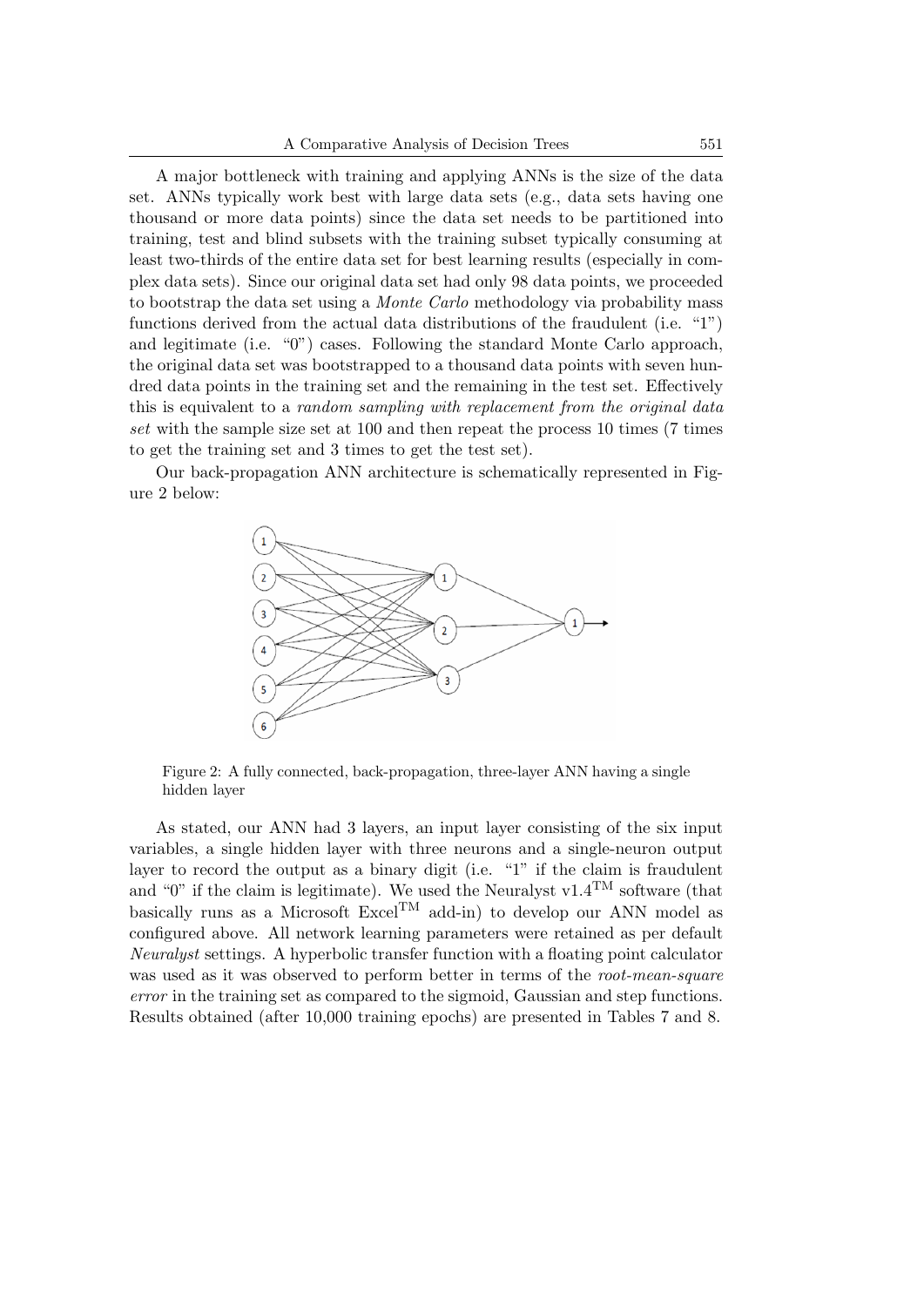| TOOO GOOG POILLED                  |                                    |
|------------------------------------|------------------------------------|
| Network Run Results (Training set) | Network Run Results (Training set) |
| 0.144803 Root-Mean-Square Error    | 0.575412 Root-Mean-Square Error    |
| 700 Number of Data Items           | 300 Number of Data Items           |
| 619 Number Right                   | 169 Number Right                   |
| 81 Number Wrong                    | 131 Number Wrong                   |
| 88\% Percent Right                 | 56\% Percent Right                 |
| 12\% Percent Wrong                 | 44\% Percent Wrong                 |

552 Adrian Gepp, J. Holton Wilson, Kuldeep Kumar and Sukanto Bhattacharya

 $(1000 \text{ data noise})$ 

Tables 7 and 8: ANN training & test set predictions for the bootstrapped data

The results show that the ANN was able to detect the underlying pattern in the training data set well enough to get 88% correct predictions (i.e. where a fraudulent claim was correctly categorized "1" and a legitimate claim was correctly categorized "0"). However the test set predictions were not that impressive with the ANN correctly predicting only 169 (i.e. about 56%) of the 300 test data points. Nevertheless even our simple ANN model shows enough promise to be perhaps a good supplementary technique in conjunction with DT or SA. Whether ANNs can be satisfactory "stand alone" techniques remains to be further tested; with other architectures than simply back-propagation.

# Re-running the SA and See5 models with a larger (bootstrapped) data set to confirm validity

As the original data set of fraudulent vis-a-vis legitimate claims is of a relatively small size with only ninety eight data points, there can be questions about the validity of the SA and DT prediction results we had obtained earlier. To further confirm the validity of these models, we used a larger dataset (consisting of exactly the same bootstrapped test set of three hundred data points as was used in the ANN model). SA and See5 prediction results with the augmented data set are as follows:

|            | See 5 and SA model predictions |       |         |  |  |  |  |
|------------|--------------------------------|-------|---------|--|--|--|--|
| Actual     | Legitimate                     | Fraud | Correct |  |  |  |  |
| Legitimate | 134                            | 15    | $90\%$  |  |  |  |  |
| Fraud      | 76                             | 75    | $50\%$  |  |  |  |  |
| Overall    |                                |       | 69.7%   |  |  |  |  |

Table 9: DT and SA model predictions with an augmented (bootstrapped) data set (300 data points)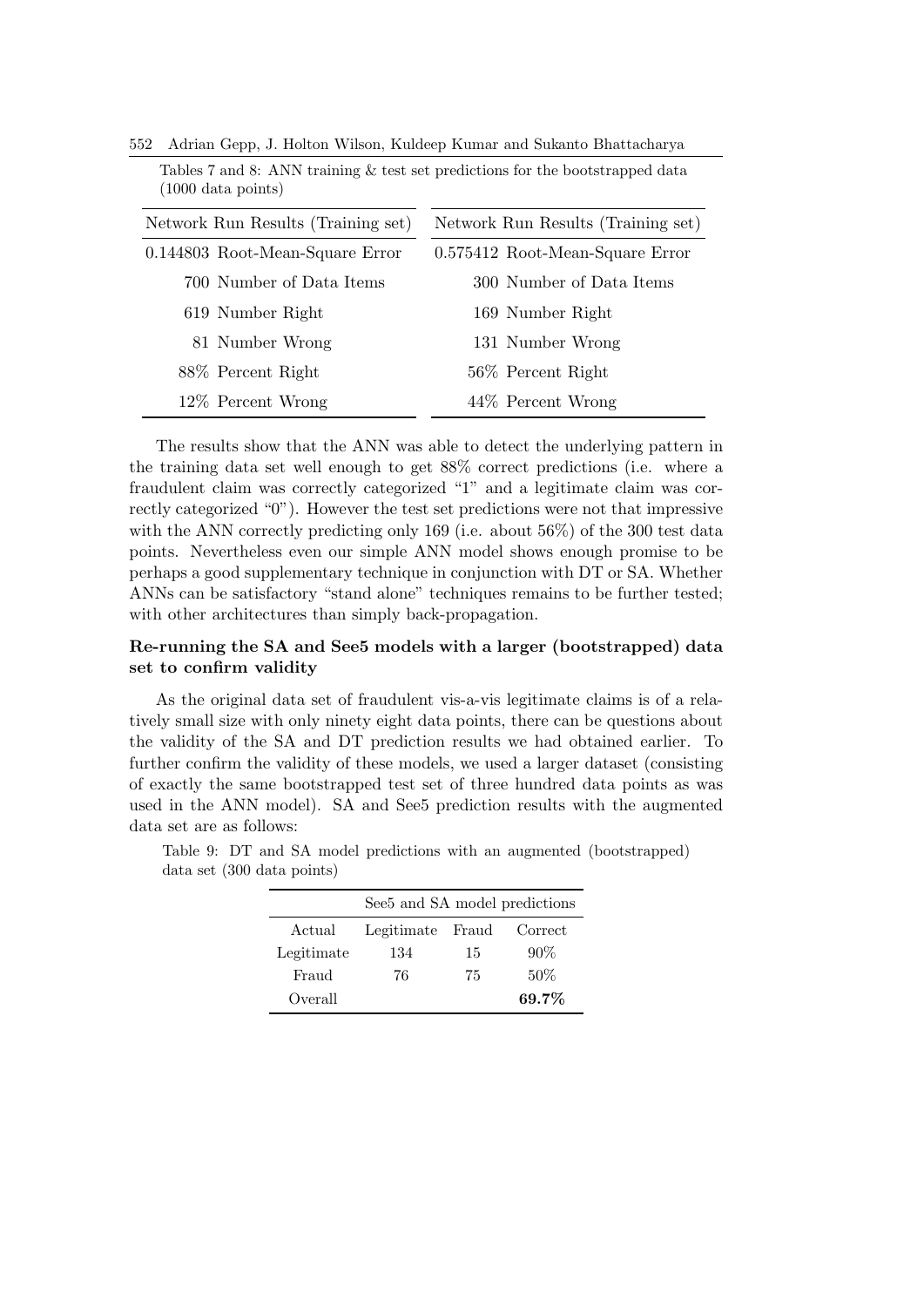The above results show that both the SA and See5 models performed well on new test data without dropping from their training accuracy which corroborates the evidence we got with the original data.

### Concluding Discussion

All the LA, DA, SA and See5 models included the NEWBUS variable, which indicates it was the most important in discriminating between fraudulent and legitimate claims. This is consistent with popular incentive strategies designed to encourage policy owners to retain existing policies.

LA had slightly superior classification accuracy, but all four models performed comparably with near 70% overall accuracy. These results support further testing of Cox and See5 models as automotive insurance classifiers, particularly as DT and SA models are known for being sensitive to training datasets. Other techniques can need to be tested, such as the hybrid models mentioned previously along with other SA models and DT models, particularly CART that outperformed See5 in predicting business failure.

Analysis on a much larger dataset is desirable. This would allow for hold-out sample tests as indicated by Wilson (2009). These hold-out sample tests should also have more realistic proportions of fraudulent/legitimate claims rather than the synthetic even split in the data used here. Ideally this larger dataset would also contain a large number of explanatory variables so the nature of fraudulent claims can be better understood. Examples of useful explanatory variables to be included are the number of policies held by a claimant, the regularity of policy changes and details of the claimant's criminal history. It would be advantageous to also include claims referred to the CIU but not subsequently deemed fraudulent as legitimate claims in the training dataset. The reason for this is if models detected these claims before referral then money would be saved by reducing the number of wasteful CIU investigations. Additionally, the use of time-series data might help improve classification accuracy and enable the capabilities of a SA model to be properly tested. The DT and SA approaches introduced in this paper each offer their own advantages. DTs offer an easy to interpret and implement non-parametric model that still has the power of a multivariate approach able to model interactions between variables. Contrastingly, applying SA models in a time-series analysis using both the hazard and survival functions has the potential to reveal more information about automotive insurance fraud, for example, any change in the probability of making a fraudulent claim as the years of policy ownership increase could be useful when designing loyalty programs.

A simple back-propagation ANN model with a 6-3-1 architecture was also trained and run to extend the coverage of our comparative performance analysis of the different techniques. We presented the ANN results separate from the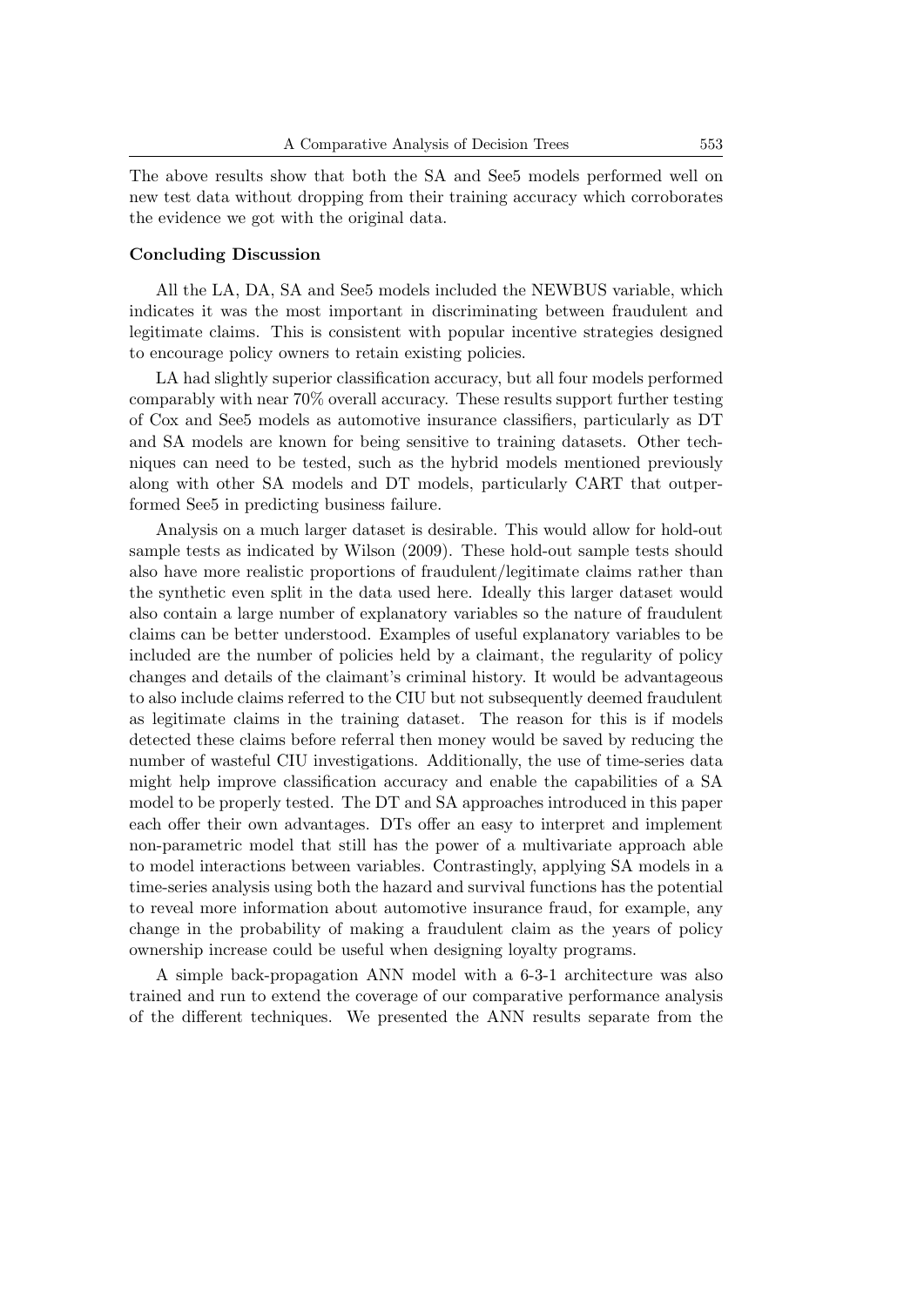other four techniques because the ANN model used a bootstrapped data set as ANNs typically perform best with large data sets and our original data set had only 98 data points. However the results show promise in terms of using ANNs as a supplementary method. A larger data set would also make comparisons over varying misclassification costs viable. In the absence of a large, accessible data set of fraudulent automotive insurance claims, we resorted to augmenting the original set via bootstrapping to obtain a bigger data set necessary to effectively train an ANN model. The test data set for the ANN model served as a 'spin-off' to re-test the See5 and SA models and confirm their performance with larger data sets.

To round off, it is unlikely that the field of automotive insurance fraud detection will be advanced by finding that one statistical model that is superior in all situations. However, as more studies are conducted using new data and new techniques, understanding of the process of fraud and the ability to match situations with the most appropriate technique will improve. When implementing statistical models to detect automotive insurance fraud it is important to consider case-specific issues such as resource constraints and to retain human staff in the process to benefit from their superior ability to handle the constant change in the field.

### Appendix

The original data set (Tables 10 and 11) used to run our numerical models is provided hereunder as supplementary material for the benefit of future researchers wishing to reproduce/improve on our obtained results.

| Sorted data (fraud occurred): |          |          |      |          |          |          |
|-------------------------------|----------|----------|------|----------|----------|----------|
|                               | yrsmemb  | date gap | clms | jua      | newbus   | clmsyear |
|                               | $\Omega$ | 0        | 1    | $\theta$ | $\theta$ | 0.21     |
|                               |          |          |      | $\Omega$ |          | 0.25     |
| 3                             |          |          |      | $\theta$ | 0        | 0.33     |
|                               |          |          |      | $\Omega$ |          | 0.33     |
| 5                             |          |          |      | $\theta$ | 0        | 0.35     |
|                               |          |          |      |          |          | 0.40     |
|                               |          | 0        |      | $\Omega$ | 0        | 0.53     |
| 8                             |          |          |      |          |          | 0.59     |
| 9                             |          |          |      |          | 0        | 0.60     |
| 10                            |          |          |      |          |          | 0.63     |
| 11                            |          |          |      |          | 0        | 0.67     |
| 12                            |          |          |      |          |          | 0.76     |

Table 10: Original data set (identifiers removed) of fraudulent automotive insurance claims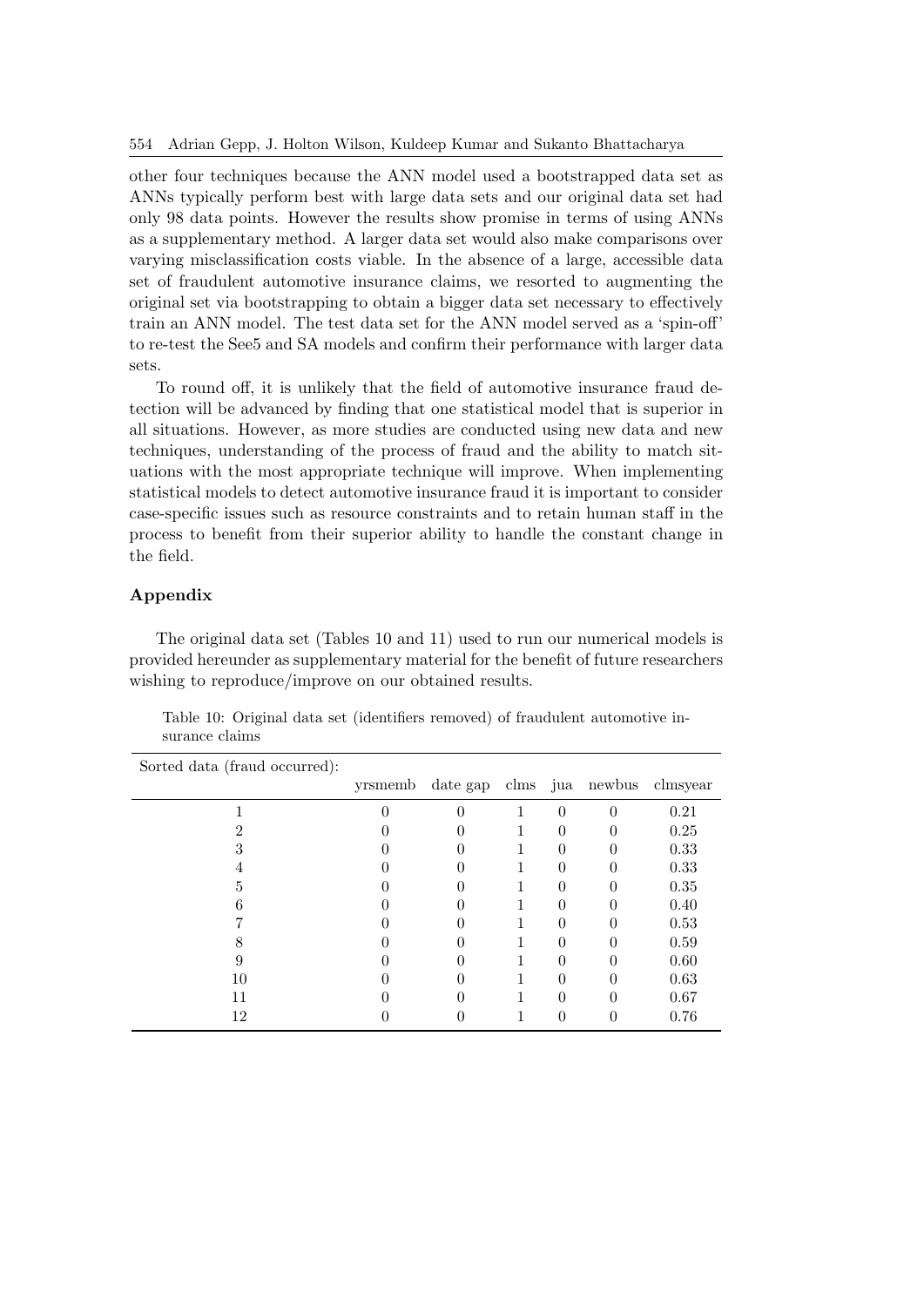A Comparative Analysis of Decision Trees 555

|                             |  |  | Table 10: (continued) Original data set (identifiers removed) of fraudulent |
|-----------------------------|--|--|-----------------------------------------------------------------------------|
| automotive insurance claims |  |  |                                                                             |

| Sorted data (fraud occurred): |                         |                   |                  |                  |                  |          |
|-------------------------------|-------------------------|-------------------|------------------|------------------|------------------|----------|
|                               | yrsmemb                 | ${\rm date\ gap}$ | clms             | jua              | newbus           | clmsyear |
| 13                            | $\boldsymbol{0}$        | $\boldsymbol{0}$  | $\mathbf{1}$     | $\boldsymbol{0}$ | $\boldsymbol{0}$ | 0.77     |
| $14\,$                        | $\boldsymbol{0}$        | $\boldsymbol{0}$  | $\overline{2}$   | $\overline{0}$   | $\overline{0}$   | $0.78\,$ |
| $15\,$                        | $\overline{0}$          | $\boldsymbol{0}$  | $\overline{2}$   | $\overline{0}$   | $\boldsymbol{0}$ | $1.00\,$ |
| $16\,$                        | $\boldsymbol{0}$        | $\boldsymbol{0}$  | $\overline{2}$   | $\boldsymbol{0}$ | $\boldsymbol{0}$ | $1.00\,$ |
| 17                            | $\,1\,$                 | $\boldsymbol{0}$  | $\overline{2}$   | $\boldsymbol{0}$ | $\boldsymbol{0}$ | $1.00\,$ |
| $18\,$                        | $\mathbf 1$             | $\boldsymbol{0}$  | $\overline{2}$   | $\overline{0}$   | $\overline{0}$   | $1.00\,$ |
| $19\,$                        | $\mathbf 1$             | $\boldsymbol{0}$  | $\overline{2}$   | $\overline{0}$   | $\boldsymbol{0}$ | $1.00\,$ |
| $20\,$                        | $\mathbf 1$             | $\boldsymbol{0}$  | $\overline{2}$   | $\overline{0}$   | $\boldsymbol{0}$ | $1.00\,$ |
| 21                            | $\mathbf{1}$            | $\boldsymbol{0}$  | $\overline{2}$   | $\overline{0}$   | $\boldsymbol{0}$ | $1.00\,$ |
| 22                            | $\mathbf{1}$            | $\boldsymbol{0}$  | $\overline{2}$   | $\overline{0}$   | $\boldsymbol{0}$ | $1.00\,$ |
| $23\,$                        | $\overline{2}$          | $\mathbf{1}$      | 3                | $\boldsymbol{0}$ | $\boldsymbol{0}$ | $1.00\,$ |
| 24                            | $\overline{2}$          | $\mathbf{1}$      | $\overline{3}$   | $\boldsymbol{0}$ | $\boldsymbol{0}$ | $1.00\,$ |
| $25\,$                        | $\overline{2}$          | $\mathbf{1}$      | 3                | $\boldsymbol{0}$ | $\boldsymbol{0}$ | $1.00\,$ |
| 26                            | $\overline{2}$          | $\mathbf{1}$      | 3                | $\boldsymbol{0}$ | $\,1$            | $1.00\,$ |
| 27                            | $\overline{3}$          | $\mathbf{1}$      | 3                | $\overline{0}$   | $\mathbf{1}$     | $1.00\,$ |
| 28                            | $\overline{\mathbf{3}}$ | $\mathbf{1}$      | 3                | $\overline{0}$   | $\,1$            | $1.00\,$ |
| 29                            | $\,4\,$                 | $\mathbf{1}$      | 3                | $\overline{0}$   | $\mathbf{1}$     | $1.00\,$ |
| $30\,$                        | $\,4\,$                 | $\,1$             | 3                | $\boldsymbol{0}$ | $\mathbf{1}$     | $1.00\,$ |
| 31                            | $\,4\,$                 | $\mathbf{1}$      | 3                | $\boldsymbol{0}$ | $\mathbf{1}$     | $1.11\,$ |
| $32\,$                        | $\overline{5}$          | $\mathbf{1}$      | $\overline{4}$   | $\overline{0}$   | $\mathbf{1}$     | $1.25\,$ |
| 33                            | $\overline{5}$          | $\mathbf{1}$      | $\overline{5}$   | $\overline{0}$   | $\,1$            | 1.40     |
| $34\,$                        | $\overline{5}$          | $\overline{2}$    | $\overline{5}$   | $\overline{0}$   | $\mathbf{1}$     | 1.40     |
| 35                            | $\overline{5}$          | $\overline{2}$    | $\overline{5}$   | $\overline{0}$   | $\mathbf{1}$     | $1.50\,$ |
| $36\,$                        | $\overline{5}$          | $\overline{2}$    | $\boldsymbol{6}$ | $\boldsymbol{0}$ | $\,1$            | $1.61\,$ |
| 37                            | 8                       | $\overline{2}$    | $\overline{6}$   | $\overline{0}$   | $\mathbf{1}$     | 1.75     |
| $38\,$                        | $\,8\,$                 | $\overline{2}$    | $\overline{7}$   | $\boldsymbol{0}$ | $\mathbf{1}$     | $2.00\,$ |
| $39\,$                        | $\boldsymbol{9}$        | $\overline{2}$    | $\overline{7}$   | $\overline{0}$   | $\mathbf{1}$     | $2.00\,$ |
| $40\,$                        | $12\,$                  | 3                 | $\overline{9}$   | $\overline{0}$   | $\,1$            | $2.00\,$ |
| 41                            | $14\,$                  | 3                 | $\overline{9}$   | $\overline{0}$   | $\,1$            | $2.00\,$ |
| $42\,$                        | $17\,$                  | 3                 | $\overline{9}$   | $\,1$            | $\,1$            | $2.00\,$ |
| $43\,$                        | 17                      | $\overline{4}$    | 10               | $\,1\,$          | $\,1$            | $2.25\,$ |
| $44\,$                        | $18\,$                  | $\bf 5$           | $10\,$           | $\,1\,$          | $\,1$            | $3.00\,$ |
| $45\,$                        | $26\,$                  | $\overline{7}$    | $14\,$           | $\,1$            | $\,1$            | $3.00\,$ |
| $46\,$                        | $31\,$                  | $\overline{7}$    | $24\,$           | $\mathbf{1}$     | $\,1$            | $3.00\,$ |
| 47                            | $32\,$                  | $\boldsymbol{9}$  | 25               | $\mathbf{1}$     | $\,1$            | $3.00\,$ |
| 48                            | $33\,$                  | 10                | $25\,$           | $\mathbf{1}$     | $\mathbf{1}$     | $3.00\,$ |
| $\rm 49$                      | 33                      | 52                | 53               | $\mathbf{1}$     | $\,1$            | 3.00     |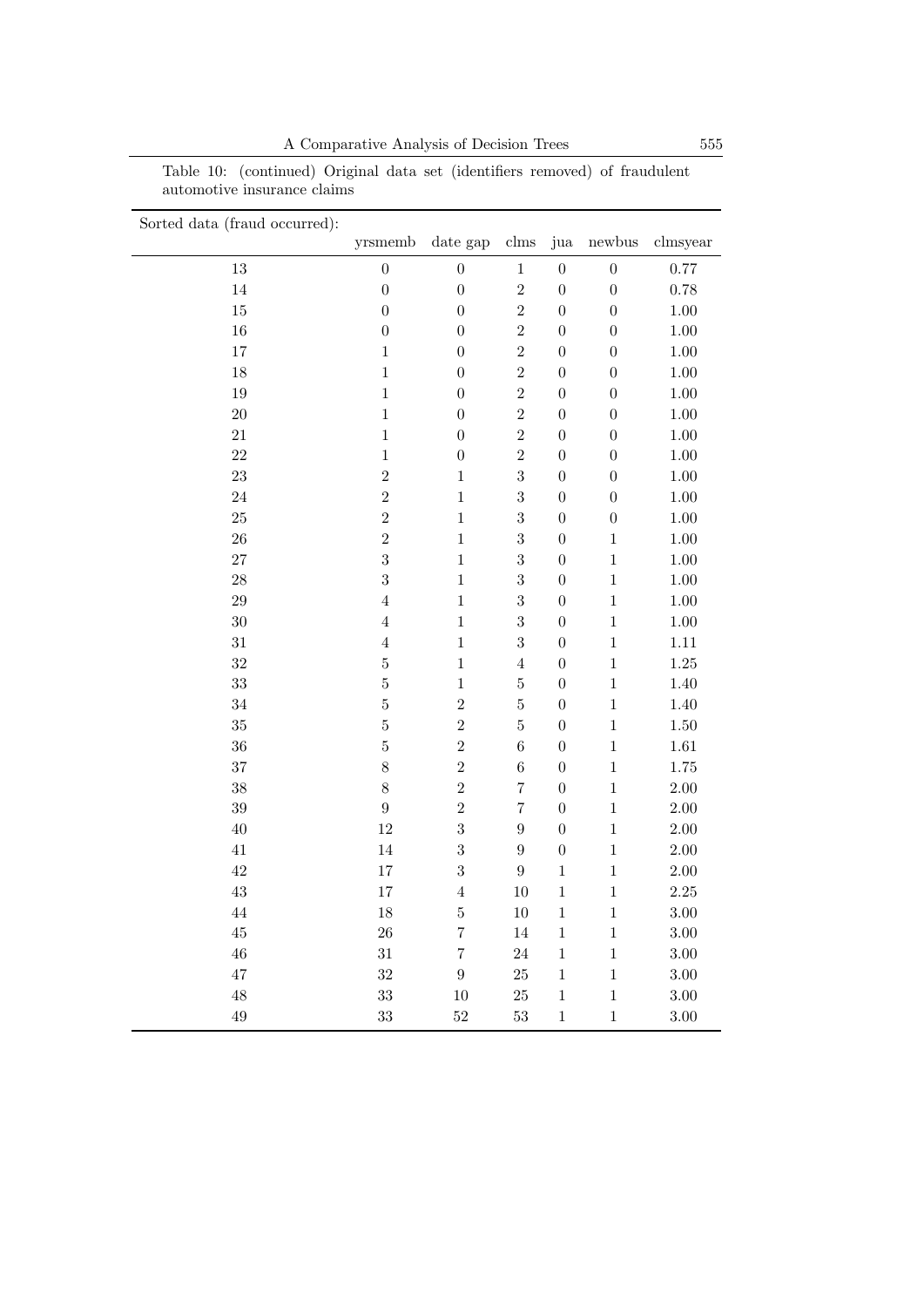| Sorted data (no fraud occured): |                      |                  |                  |                  |                  |                     |
|---------------------------------|----------------------|------------------|------------------|------------------|------------------|---------------------|
|                                 | yrsmemb dategap clms |                  |                  |                  |                  | jua newbus clmsyear |
| $\,1$                           | $\boldsymbol{0}$     | $\boldsymbol{0}$ | $\,1$            | $\boldsymbol{0}$ | $\boldsymbol{0}$ | 0.10                |
| $\overline{2}$                  | $\boldsymbol{0}$     | $\boldsymbol{0}$ | $\,1$            | $\boldsymbol{0}$ | $\boldsymbol{0}$ | 0.19                |
| 3                               | $\mathbf{1}$         | $\overline{0}$   | $\mathbf{1}$     | $\boldsymbol{0}$ | $\boldsymbol{0}$ | 0.20                |
| $\overline{4}$                  | $\mathbf{1}$         | $\boldsymbol{0}$ | $\mathbf{1}$     | $\boldsymbol{0}$ | $\boldsymbol{0}$ | 0.20                |
| $\overline{5}$                  | $\mathbf{1}$         | $\boldsymbol{0}$ | $\mathbf{1}$     | $\boldsymbol{0}$ | $\boldsymbol{0}$ | $0.22\,$            |
| $\overline{6}$                  | $\mathbf{1}$         | $\boldsymbol{0}$ | $\mathbf{1}$     | $\boldsymbol{0}$ | $\boldsymbol{0}$ | 0.23                |
| $\overline{7}$                  | $\mathbf{1}$         | $\boldsymbol{0}$ | $\mathbf{1}$     | $\boldsymbol{0}$ | $\boldsymbol{0}$ | $0.26\,$            |
| 8                               | $\,1$                | $\boldsymbol{0}$ | $\mathbf{1}$     | $\boldsymbol{0}$ | $\boldsymbol{0}$ | 0.27                |
| $\overline{9}$                  | $\mathbf{1}$         | $\boldsymbol{0}$ | $\mathbf{1}$     | $\boldsymbol{0}$ | $\boldsymbol{0}$ | 0.27                |
| 10                              | $\overline{2}$       | $\boldsymbol{0}$ | $\mathbf 1$      | $\boldsymbol{0}$ | $\boldsymbol{0}$ | 0.31                |
| 11                              | $\overline{2}$       | $\boldsymbol{0}$ | $\mathbf{1}$     | $\boldsymbol{0}$ | $\boldsymbol{0}$ | 0.33                |
| 12                              | $\overline{2}$       | $\boldsymbol{0}$ | $\,1$            | $\boldsymbol{0}$ | $\boldsymbol{0}$ | 0.33                |
| 13                              | $\overline{2}$       | $\boldsymbol{0}$ | $\mathbf{1}$     | $\boldsymbol{0}$ | $\boldsymbol{0}$ | 0.33                |
| 14                              | 3                    | $\boldsymbol{0}$ | $\mathbf 1$      | $\boldsymbol{0}$ | $\boldsymbol{0}$ | 0.34                |
| 15                              | 3                    | $\boldsymbol{0}$ | $\overline{2}$   | $\boldsymbol{0}$ | $\boldsymbol{0}$ | 0.40                |
| 16                              | 3                    | $\overline{0}$   | $\overline{2}$   | $\boldsymbol{0}$ | $\boldsymbol{0}$ | 0.40                |
| 17                              | 3                    | $\boldsymbol{0}$ | $\overline{2}$   | $\boldsymbol{0}$ | $\boldsymbol{0}$ | 0.46                |
| 18                              | $\overline{4}$       | $\boldsymbol{0}$ | $\overline{2}$   | $\overline{0}$   | $\boldsymbol{0}$ | 0.48                |
| 19                              | $\overline{4}$       | $\boldsymbol{0}$ | $\overline{2}$   | $\boldsymbol{0}$ | $\boldsymbol{0}$ | $0.50\,$            |
| $20\,$                          | $\overline{5}$       | $\overline{0}$   | $\overline{2}$   | $\boldsymbol{0}$ | $\boldsymbol{0}$ | $0.50\,$            |
| 21                              | $\overline{5}$       | $\boldsymbol{0}$ | $\boldsymbol{3}$ | $\boldsymbol{0}$ | $\boldsymbol{0}$ | $0.56\,$            |
| 22                              | $\overline{5}$       | $\boldsymbol{0}$ | $\overline{3}$   | $\overline{0}$   | $\boldsymbol{0}$ | $0.60\,$            |
| 23                              | $\overline{5}$       | $\boldsymbol{0}$ | $\,4\,$          | $\boldsymbol{0}$ | $\boldsymbol{0}$ | $0.67\,$            |
| 24                              | $\overline{5}$       | $\boldsymbol{0}$ | $\overline{4}$   | $\boldsymbol{0}$ | $\boldsymbol{0}$ | 0.73                |
| 25                              | $\,$ 6 $\,$          | $\mathbf{1}$     | $\bf 5$          | $\boldsymbol{0}$ | $\boldsymbol{0}$ | 0.73                |
| 26                              | $\overline{9}$       | $\mathbf 1$      | $\overline{5}$   | $\boldsymbol{0}$ | $\boldsymbol{0}$ | 0.73                |
| 27                              | $\overline{9}$       | $\overline{1}$   | $\,6$            | $\boldsymbol{0}$ | $\boldsymbol{0}$ | 0.75                |
| 28                              | 10                   | $\mathbf 1$      | $\,$ 6 $\,$      | $\boldsymbol{0}$ | $\boldsymbol{0}$ | 0.76                |
| 29                              | 11                   | $\mathbf 1$      | $\,6$            | $\boldsymbol{0}$ | $\boldsymbol{0}$ | $\rm 0.81$          |
| 30                              | 11                   | $\mathbf{1}$     | $\,$ 6 $\,$      | $\boldsymbol{0}$ | $\boldsymbol{0}$ | $0.85\,$            |
| 31                              | 11                   | $\mathbf 1$      | $\,6$            | $\boldsymbol{0}$ | $\boldsymbol{0}$ | 0.88                |
| 32                              | 11                   | $\mathbf{1}$     | $\,$ 6 $\,$      | $\boldsymbol{0}$ | $\boldsymbol{0}$ | 0.97                |
| 33                              | 13                   | $\mathbf 1$      | $\overline{7}$   | $\overline{0}$   | $\boldsymbol{0}$ | 0.97                |
| 34                              | 15                   | $\mathbf 1$      | 8                | $\boldsymbol{0}$ | $\boldsymbol{0}$ | 1.00                |
| 35                              | 17                   | $\mathbf 1$      | 8                | $\boldsymbol{0}$ | $\boldsymbol{0}$ | 1.00                |
| 36                              | 17                   | $\mathbf 1$      | 8                | $\boldsymbol{0}$ | $\boldsymbol{0}$ | 1.00                |
| 37                              | 22                   | $\mathbf 1$      | $\boldsymbol{9}$ | $\boldsymbol{0}$ | $\boldsymbol{0}$ | $1.00\,$            |
| 38                              | $23\,$               | $\mathbf 1$      | $\boldsymbol{9}$ | $\boldsymbol{0}$ | $\boldsymbol{0}$ | 1.00                |
| 39                              | 23                   | $\mathbf 1$      | $12\,$           | $\boldsymbol{0}$ | $\boldsymbol{0}$ | $1.00\,$            |
| 40                              | 25                   | $\mathbf{1}$     | 14               | $\boldsymbol{0}$ | $\boldsymbol{0}$ | 1.00                |

556 Adrian Gepp, J. Holton Wilson, Kuldeep Kumar and Sukanto Bhattacharya

claims (control set)

Table 11: Original data set (identifiers removed) of valid automotive insurance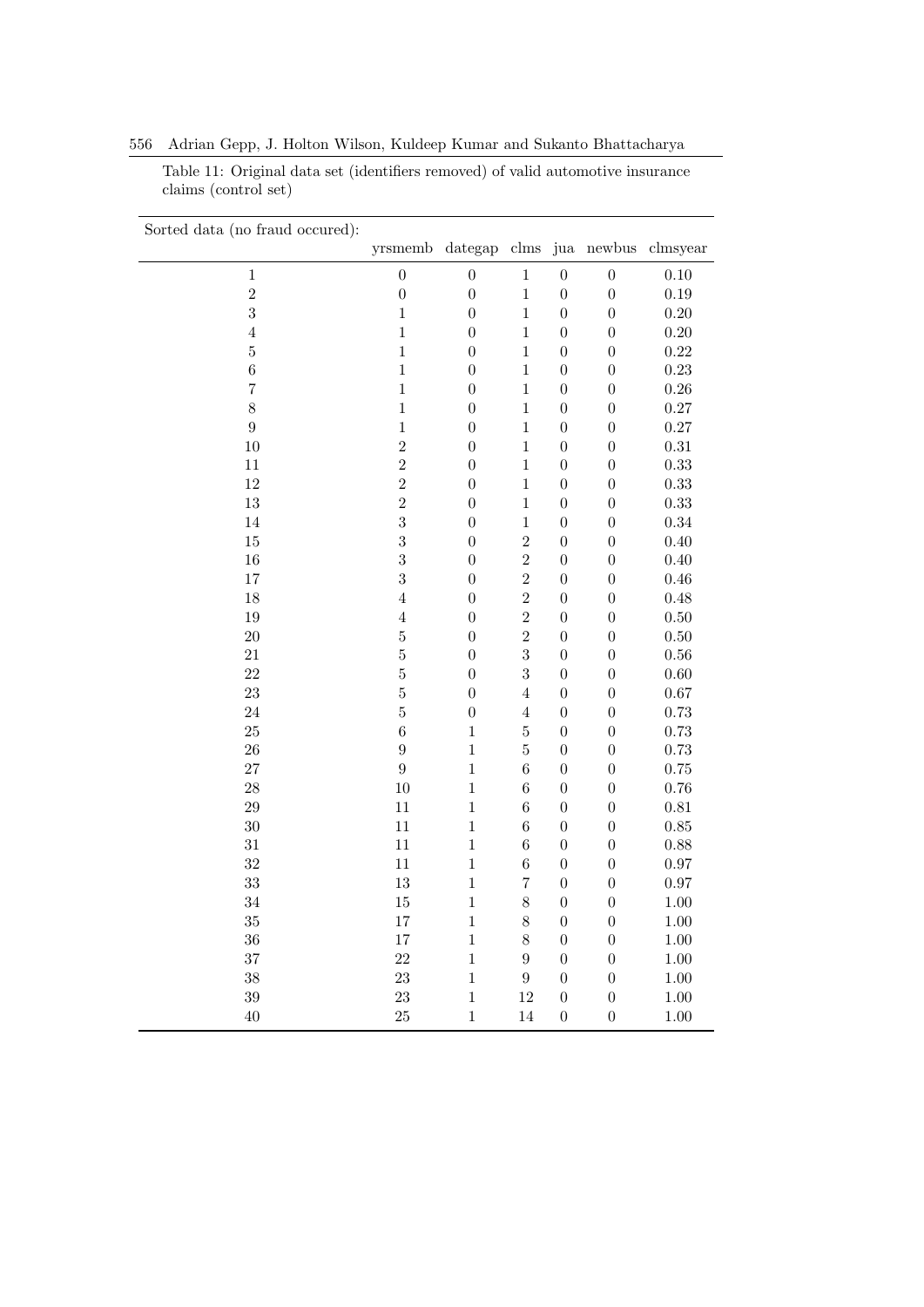A Comparative Analysis of Decision Trees 557

| Sorted data (no fraud occured): |                                          |                |    |          |          |      |
|---------------------------------|------------------------------------------|----------------|----|----------|----------|------|
|                                 | yrsmemb dategap clms jua newbus clmsyear |                |    |          |          |      |
| 41                              | 26                                       | $\overline{2}$ | 14 | $\theta$ | $\theta$ | 1.00 |
| 42                              | 29                                       | $\overline{2}$ | 15 | $\theta$ | $\theta$ | 1.17 |
| 43                              | 29                                       | $\overline{2}$ | 16 | $\theta$ | $\theta$ | 1.50 |
| 44                              | 30                                       | 3              | 19 | $\theta$ | 1        | 1.50 |
| 45                              | 31                                       | 3              | 20 | $\theta$ | 1        | 2.00 |
| 46                              | 32                                       | 4              | 22 | $\theta$ | 1        | 2.00 |
| 47                              | 33                                       | 5              | 26 | $\theta$ | 1        | 2.00 |
| 48                              | 35                                       | 6              | 28 | $\theta$ | 1        | 2.33 |
| 49                              | 42                                       | 7              | 32 | $\theta$ | 1        | 3.00 |

Table 11: (continued) Original data set (identifiers removed) of valid automotive insurance claims (control set)

#### Acknowledgements

The authors are deeply grateful to the anonymous reviewer for valuable comments that have helped us greatly in improving the academic quality and general readability of the final version of our paper.

## References

- Abbass, H. A., Towsey, M. and Finn, G. (2009). C-Net: generating multivariate decision trees from artificial neural networks using C5. University of Queensland, Technical Report: FIT-TR-99-04. http://portal.acm.org/citation.cfm?id=869850
- Bala, J., Huang, J., Vafaie, H., DeJong, K. and Wechsler, H. (1995). Hybrid learning using genetic algorithms and decision trees for pattern classification. In Proceedings of the International Joint Conference on Artificial Intelligence (IJCAI). Montréal, Canada.
- Baldock, T. (1997). Insurance fraud. Trends and Issues in Crime and Criminal Justice, Paper No. 66. Australian Institute of Criminology, Canberra.
- Becker, R. A., Volinsky, C. and Wilks, A. R. (2010). Fraud detection in telecommunications: history and lessons learned. Technometrics 52, 20-33.
- Belhadji, E. B., Dionne, G. and Tarkhani, F. (2000). A model for the detection of insurance fraud. Geneva Papers on Risk and Insurance 25, 517-538.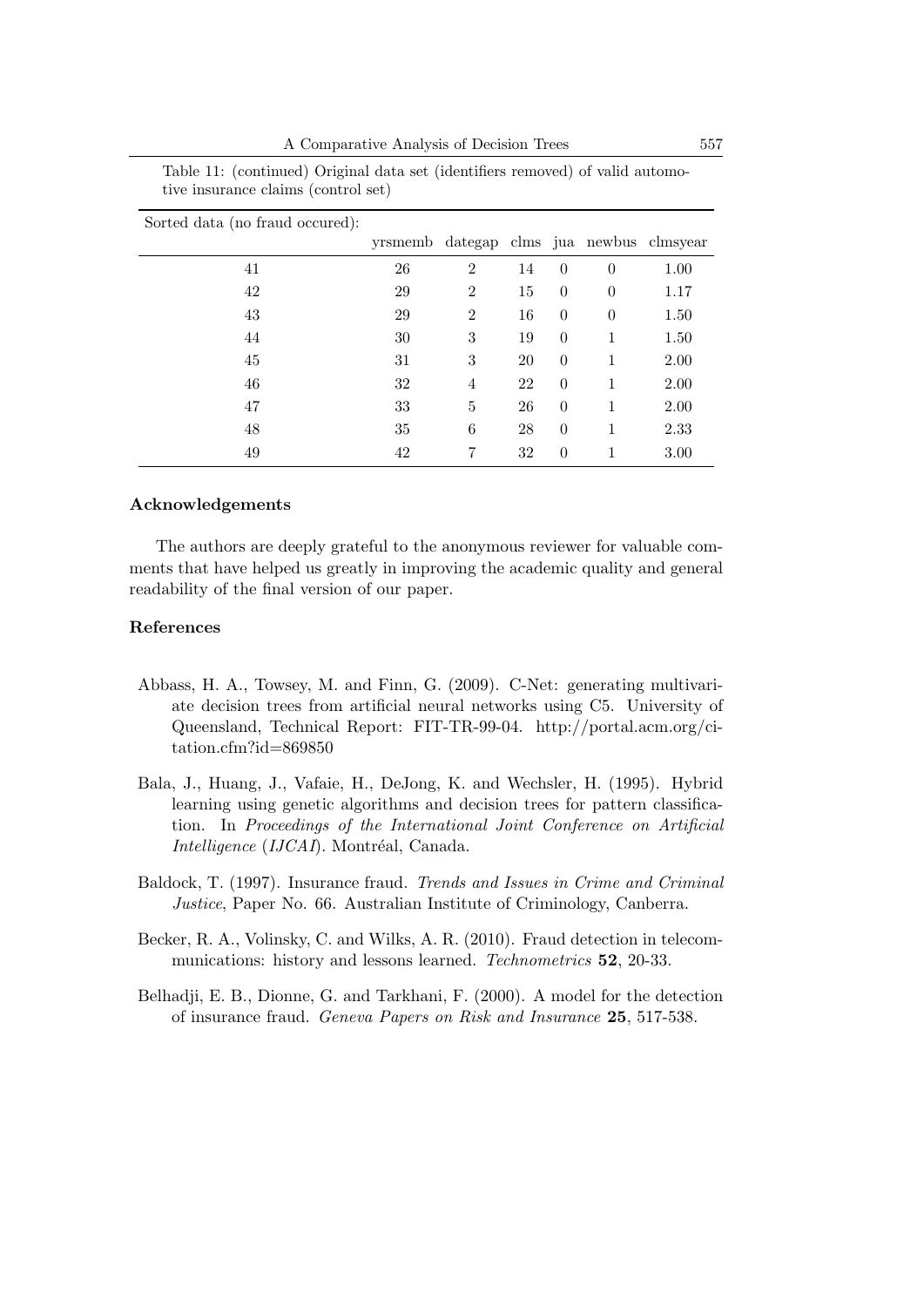558 Adrian Gepp, J. Holton Wilson, Kuldeep Kumar and Sukanto Bhattacharya

- Bhattacharya, S., Xu, D. and Kumar, K. (2011). An ANN-based auditor decision support system using Benford's law. Decision Support Systems 50, 576-584.
- Bhowmik, R. (2011). Detecting auto insurance fraud by data mining techniques. Journal of Emerging Trends in Computing and Information Sciences 2, 156-162.
- Bolton, R. and Hand, D. (2002). Statistical fraud detection: a review (with discussion). *Statistical Science* **17**, 235-255.
- Braaten, Ø. (1996). Artificial intelligence in paediatrics: important clinical signs in newborn syndromes. Computers and Biomedical Research 29, 153- 161.
- Breiman, L., Friedman, J. H., Olshen, R. A. and Stone, C. J. (1984). Classification and Regression Trees. Wadsworth and Brooks.
- Brockett, P., Derrig, R., Golden, L., Levine, A. and Alpert, M. (2002). Fraud classification using principal component analysis of RIDITSs. Journal of Risk and Insurance 69, 341-371.
- Busta, B. and Weinberg, R. (1998). Using Benford's law and neural networks as a review procedure. Managerial Auditing Journal 13, 356-366.
- Chan, P. K., Fan, W. and Prodromidis, A. L. (1998). Distributed data mining in credit card fraud detection. IEEE Intelligent Systems 14, 67-74.
- Chau, D. H. and Faloutsos, C. (2005). Fraud detection in electronic auction. In Proceedings of European Web Mining Forum (EWMF 2005) at ECML/PKDD. Porto, Portugal.
- Cox, D. R. (1972). Regression models and life-tables. Journal of the Royal Statistical Society, Series B 34, 187-220.
- Derrig, R. A. and Francis, L. (2008). Distinguishing the forest from the TREES: a comparison of tree based data mining methods. Variance 2, 184-208.
- Dionne, G., Giuliano, F. and Picard, P. (2009). Optimal auditing with scoring: theory and application to insurance fraud. Management Science 55, 58-70.
- Fan, W., Huang, Y. and Yu, P. S. (2004). Decision tree evolution using limited number of labeled data items from drifting data streams. In Proceedings of the Fourth IEEE International Conference on Data Mining. Brighton, United Kingdom.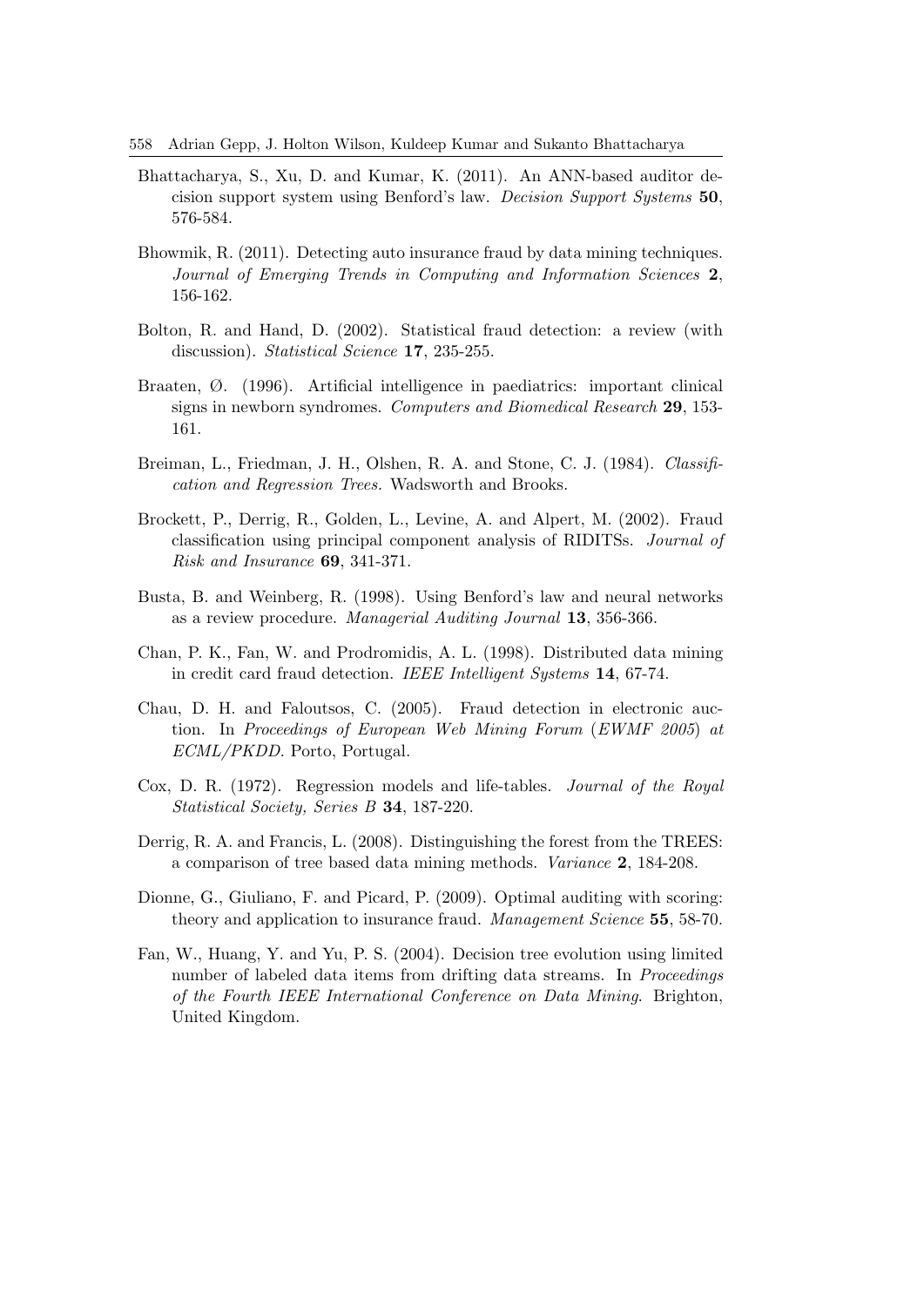- Ganon, M. W. and Donegan, J. J. (2004). Self-control and insurance fraud. Journal of Economic Crime Management 4, 1-24.
- Gepp, A. and Kumar, K. (2008). The role of survival analysis in financial distress prediction. International Research Journal of Finance and Economics 16, 13-34.
- Gepp, A., Kumar, K. and Bhattacharya, S. (2009). Business failure prediction using decision tress. Journal of Forecasting 29, 536-555.
- Hand, D. J. (2010). Fraud detection in telecommunications and banking: discussion of Becker, Volinsky and Wilks (2010) and Sudjianto et al. (2010). Technometrics 52, 34-38.
- Joos, P., Vanhoof, K., Ooghe, H. and Sierens, N. (1998). Credit classification: A comparison of logit models and decision trees. In Proceedings Notes of the Workshop on Application of Machine Learning and Data Mining in Finance, 10th European Conference on Machine Learning. Chemnitz, Germany.
- Kalbfleisch, J. D. and Prentice, R. L. (1980). The Statistical Analysis of Failure Time Data. Wiley, New York.
- Kirkos, E., Spathis, C. and Manolopoulos, Y. (2008). Support vector machines, decision trees and neural networks for auditor selection. Journal of Computational Methods in Sciences and Engineering 8, 213-224.
- Kumar, K. A., Singh, Y. and Sanyal, S. (2009). Hybrid approach using casebased reasoning and rule-based reasoning for domain independent clinical decision support in ICU. Expert Systems with Applications 36, 65-71.
- Luoma, M. and Laitinen, E. K. (1991). Survival analysis as a tool for company failure prediction. Omega 19, 673-678.
- Li, J., Huang, K. Y., Jin, J. and Shi, J. (2008). A survey on statistical methods for health care fraud detection. Health Care Management Science 11, 275- 287.
- Morley, N. J., Ball, L. J. and Ormerod, T. C. (2006). How the detection of insurance fraud succeeds and fails. Psychology, Crime & Law 12, 163-180.
- Nilsson, M. and Sollenborn, M. (2004). Advancements and trends in medical case-based reasoning: an overview of systems and system development. In Proceedings of the 17th International FLAIRS Conference, Special Track on Case-Based Reasoning. American Association for Artificial Intelligence, Miami, Florida, United States.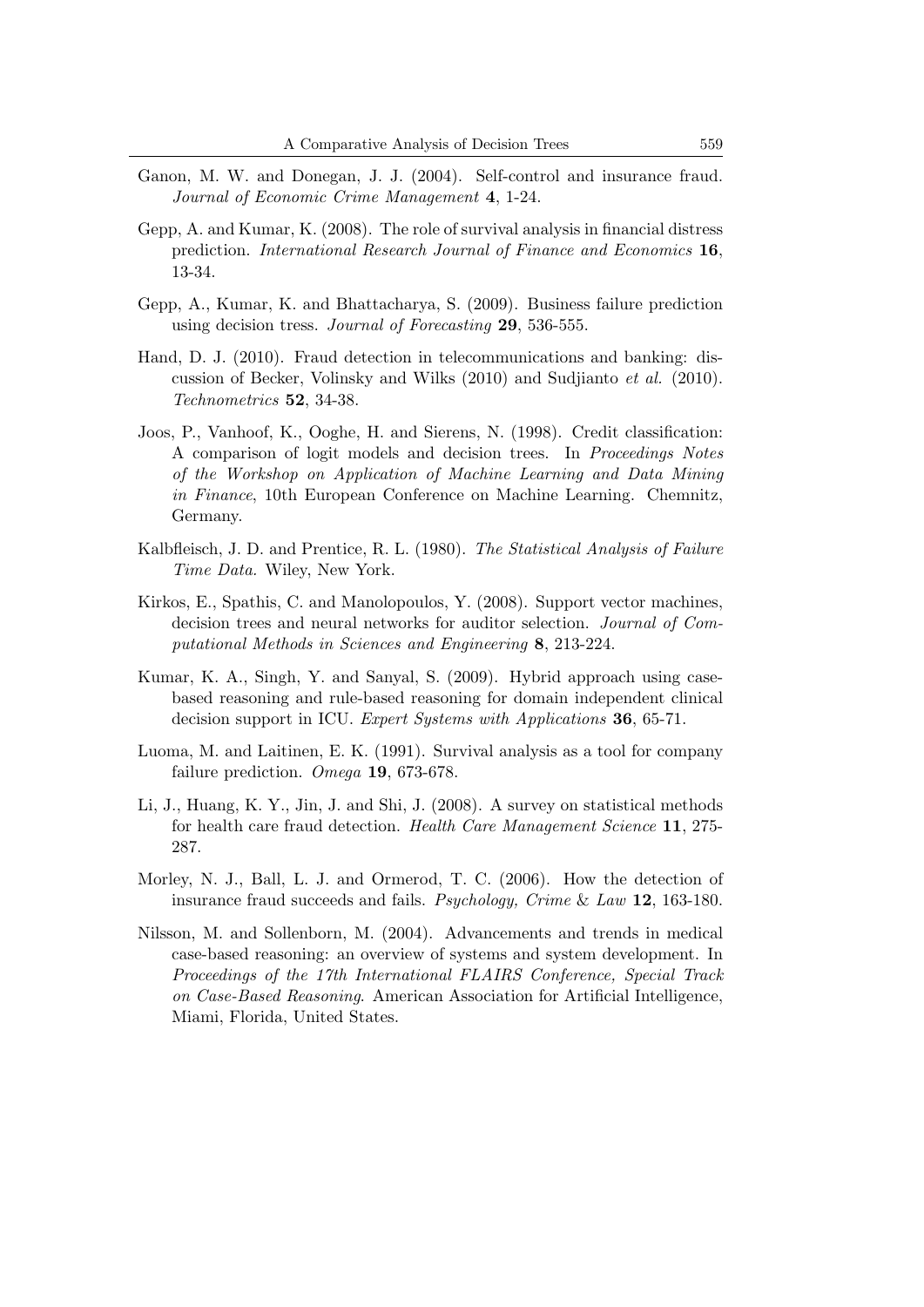560 Adrian Gepp, J. Holton Wilson, Kuldeep Kumar and Sukanto Bhattacharya

- Ohno-Machado, L., Walker, M. G. and Musen, M. A. (1995). Hierarchical neural network for survival analysis. In World Congress on Medical and Health Informatics, pp. 302-309. Vancouver, Canada.
- Phua, C., Alahakoon, D. and Lee, V. (2004). Minority report in fraud detection: classification of skewed data. SIGKDD Explorations 6, 50-59.
- Phua, C., Lee, V., Smith, K. and Gaylor, R. (2005). A comprehensive survey of data mining-based fraud detection research. Artificial Intelligence Review, 1-14.
- Quinlan, J. R. (1986). Induction of decision trees. Machine Learning 1, 81-106.
- Quinlan, J. R. (1993). C4.5: Programs for Machine Learning. San Francisco, California.
- Schmitz, G. P. J., Aldrich, C. and Gouws, F. S. (1999). ANN-DT: an algorithm for extraction of decision trees from artificial neural networks. IEEE Transactions on Neural Networks 10, 1392-1401.
- Sudijanto, A., Yuan, M., Kern, D., Nair, S., Zhang, A. and Cela-Díaz, F.  $(2010)$ . Statistical methods for fighting financial crimes. Technometrics 52, 5-19.
- Viaene, S., Derrig, R. A., Baesens, B. and Dedene, G. (2002). A comparison of state-of-the-art classification techniques for expert automotive insurance claim fraud detection. Journal of Risk and Insurance 69, 373-421.
- Wilson, J. H. (2009). An analytical approach To detecting insurance fraud using logistic regression. Journal of Finance and Accountancy 1, 1-15.
- Zelič, I., Kononenko, I., Lavrač, N. and Vuga, V. (1997). Induction of decision trees and Bayesian classification applied to diagnosis of sport injuries. Journal of Medical Systems 21, 429-444.
- Zopounidis, C. and Dimitras, A. I. (1998). Multicriteria Decision Aid Methods for the Prediction of Business Failure. Kluwer, Boston, Massachusetts.

Received September 27, 2011; accepted March 5, 2012.

Adrian Gepp School of Business Bond University Gold Coast, Queensland 4229, Australia adgepp@bond.edu.au